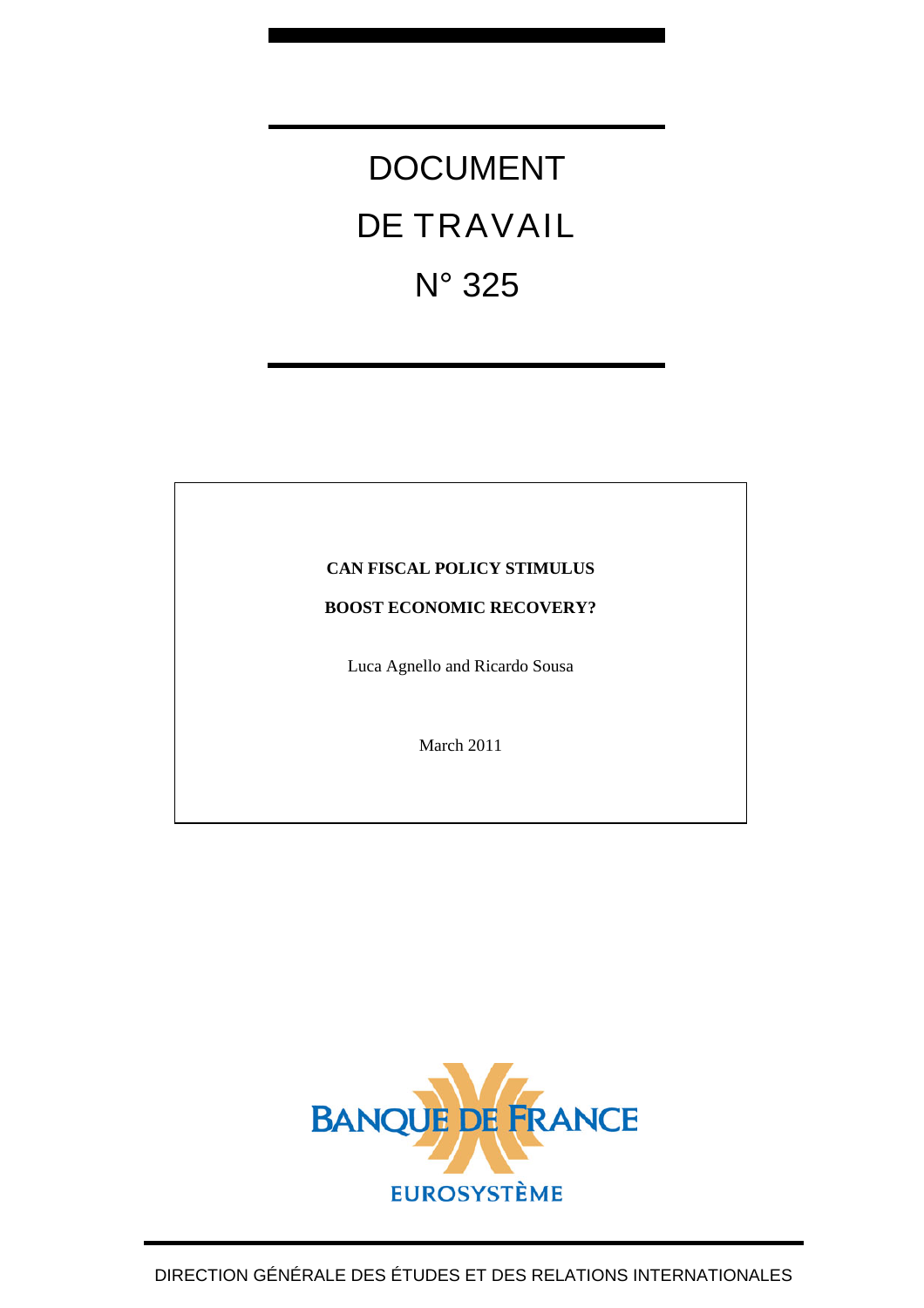## DIRECTION GÉNÉRALE DES ÉTUDES ET DES RELATIONS INTERNATIONALES

### **CAN FISCAL POLICY STIMULUS**

## **BOOST ECONOMIC RECOVERY?**

Luca Agnello and Ricardo Sousa

March 2011

Les Documents de travail reflètent les idées personnelles de leurs auteurs et n'expriment pas nécessairement la position de la Banque de France. Ce document est disponible sur le site internet de la Banque de France « [www.banque-france.fr](http://www.banque-france.fr/) ».

Working Papers reflect the opinions of the authors and do not necessarily express the views of the Banque de France. This document is available on the Banque de France Website "[www.banque-france.fr](http://www.banque-france.fr/)".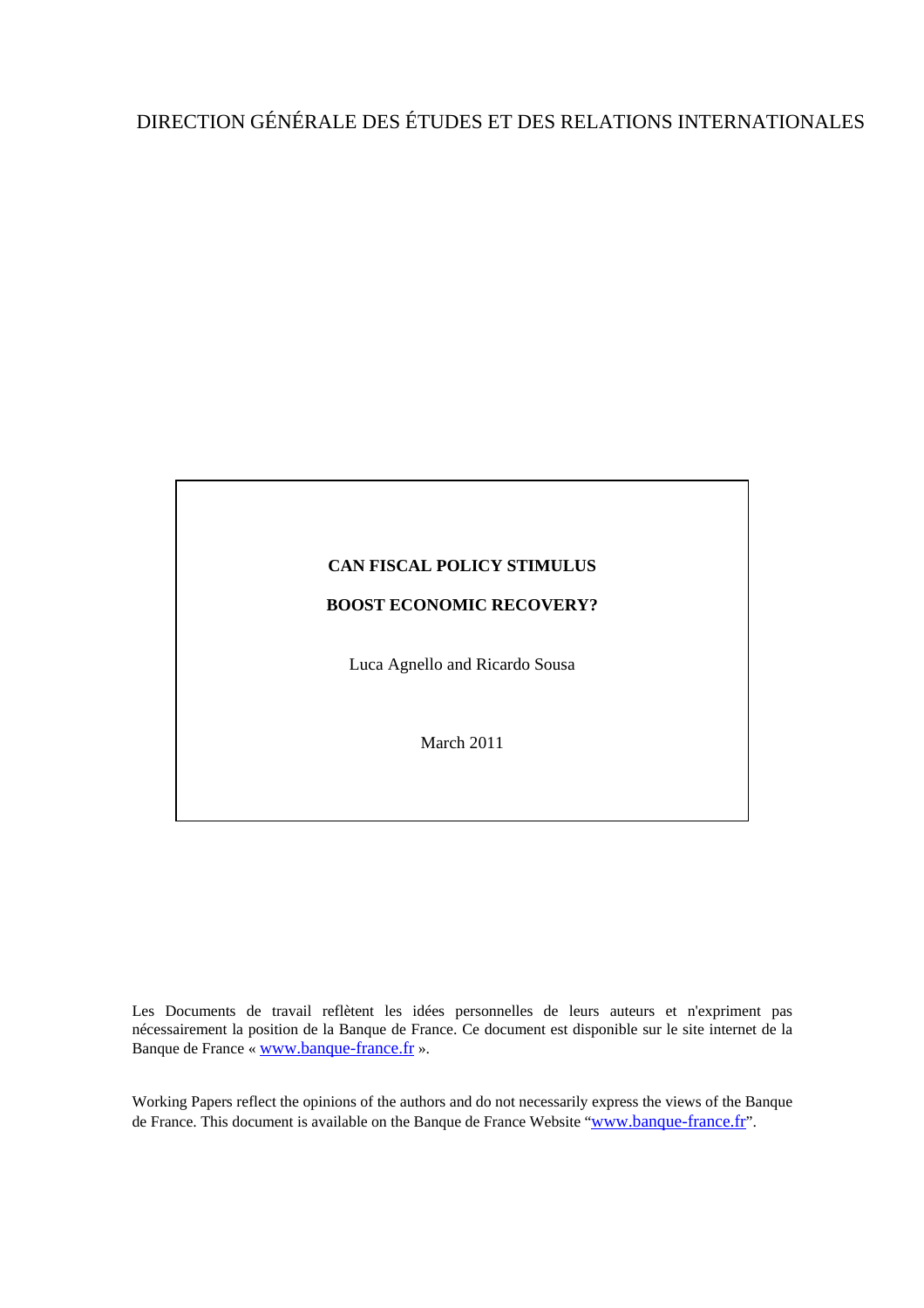## Can Fiscal Policy Stimulus Boost Economic Recovery?

Luca Agnello<sup>1</sup>

Ricardo Sousa<sup>2</sup>

-

The authors wish to thank Antonia López-Villavicencio, to participants to a seminar at the Banque De France, and to the conference on "New Challenges for Public Debt in Advanced Economies" organized by the Banque de France and the Bureau d'Economie Théorique et Appliquée (BETA) of the University of Strasbourg, for helpful comments. The opinions expressed herein are those of the authors and do not necessarily reflect those of the Banque de France.

<sup>&</sup>lt;sup>1</sup> Banque de France, Service d'Etude des Politiques de Finances Publiques (FIPU), 31 Rue Croix des Petits Champs, 75001 Paris, France; University of Palermo, Department of Economics, Italy. Email: [luca.agnello@banque-france.fr;](mailto:luca.agnello@banque-france.fr)

<sup>&</sup>lt;sup>2</sup> London School of Economics, Financial Markets Group (FMG), Houghton Street, London WC2 2AE, United Kingdom; University of Minho, Department of Economics and Economic Policies Research Unit (NIPE), Campus of Gualtar, 4710-057 Braga, Portugal. Email: rjsousa@alumni.lse.ac.uk, rjsousa@eeg.uminho.pt.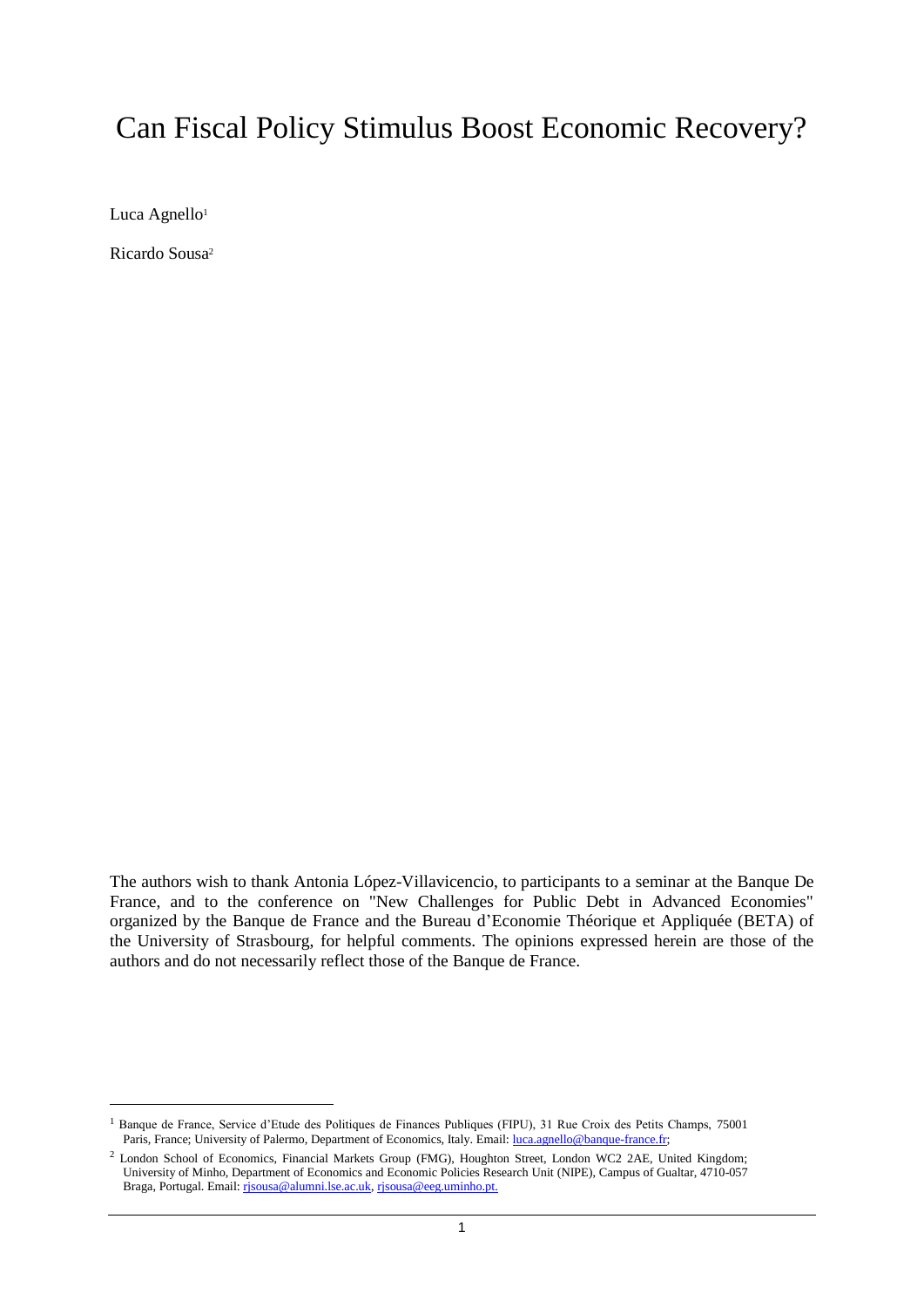## **Abstract**

We assess the role played by fiscal policy in explaining the dynamics of asset markets. Using a panel of ten industrialized countries, we show that a positive fiscal shock has a negative impact in both stock and housing prices. However, while stock prices immediately adjust to the shock and the effect of fiscal policy is temporary, housing prices gradually and persistently fall. Consequently, the attempts of fiscal policy to mitigate stock price developments (e.g. via taxes on capital gains) may severely destabilize housing markets. The empirical findings also point to significant fiscal multiplier effects in the context of severe housing busts, which gives rise to the importance of the implementation of fiscal stimulus packages. In addition, our results suggest that when governments run a budget deficit, they place an upward pressure on real interest rates, which "crowds-out" private consumption and investment. In contrast, during bust periods, unexpected variation in the fiscal stance crowds-in private spending, which reflects the "direct" and "indirect" effects of policy actions impact arising from a downward movement in real interest rates and an upward revision in price level expectations.

Keywords: Fiscal policy, asset prices, panel VAR JEL Classification: E62, H30

## **Résumé**

Nous évaluons l'influence de la politique budgétaire dans la dynamique des marchés d'actifs. Nous montrons qu'un choc budgétaire positif a un impact négatif aussi bien sur le prix des actifs que sur celui de l'immobilier, en étudiant un panel de 10 pays industrialisés. Cependant, si les prix des actifs s'ajustent immédiatement au choc et de façon temporaire, les prix de l'immobilier quant à eux baissent progressivement et continuellement. En conséquence, les tentatives visant à freiner la croissance du prix des actifs grâce à la politique budgétaire (par la taxation des revenus du capital par exemple) pourraient dans le même temps déstabiliser gravement le marché de l'immobilier. Les résultats empiriques indiquent également un rôle significatif joué par les multiplicateurs budgétaires dans un contexte de crise immobilière marquée, renforçant l'importance de la mise en oeuvre des plans de relance. En outre, nos résultats laissent penser que lorsque les États sont en situation de déficit budgétaire, ils exercent une pression à la hausse sur les taux d'intérêts réels qui peut évincer la consommation privée et l'investissement. En revanche, durant les périodes de récession, des variations inattendues des orientations de la politique budgétaire peuvent permettre de renforcer la dépense privée, reflètant les effets « directs » et « indirects » des politiques menées à l'origine d'un mouvement baissier sur les taux d'intérêts réels et d'une révision à la hausse des anticipations sur les prix.

Mots clés: relance budgétaire, marchés d'actifs, panel VAR JEL Classification: E62, H30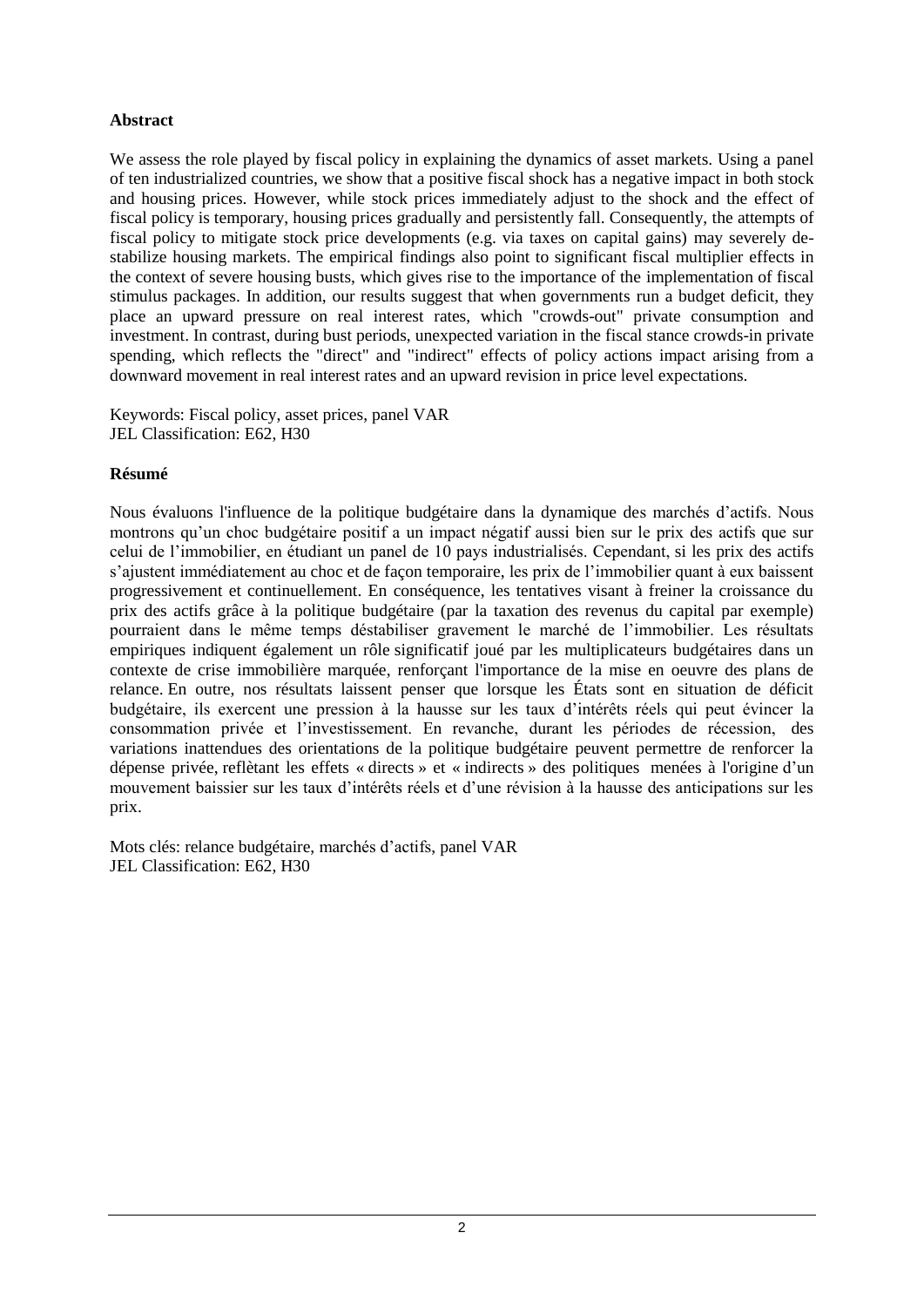## 1 Introduction

Over the last decades, important historical events have captured the attention of academics, governments and policy makers towards fiscal policy. The tax cuts during Reagan's presidency in the U.S. and the fiscal consolidations in Europe linked to the Maastricht convergence criteria, the Economic Growth and Stability Pact are just a few examples of the renewed interest on the role of fiscal policy as a tool for stabilizing the economy and its potential effects on asset markets.

More recently, the sudden occurrence of the global financial turmoil, its severity and potentially long-lasting impact, became key elements for assessing the role that external influences, oil prices, private investment, stock and credit markets play on the likelihood of an expansion and contraction ending (Agnello and Nerlich, 2010). As a result, a prompt answer from monetary policy and large fiscal stimulus have become important ingredients of the attempt to recover economic activity.

The behaviour of asset markets is indeed of major importance for financial institutions, homeowners, monetary authorities and policy makers. Not surprisingly, the relationship between macroeconomic variables, wealth, and asset returns has revived the interest on the topic by academics (Sousa, 2010a).

Yet, our understanding of the transmission of fiscal policy innovations to asset markets is far from complete. More importantly, despite the analysis of the macroeconomic effects of fiscal policy and the importance of asset markets over the business cycle, there is still an important gap in the literature, in particular, regarding the empirical relationship between fiscal policy actions and developments in asset prices.

In fact, fiscal policy can affect housing prices via subsidies, tax measures and its (wealth) effects on household's disposable income: capital taxes on housing gains, tax deductibility of interest payments, taxation of the imputed rental value of the house, and VAT on new houses are just a few examples of how Öscal policy can dramatically impact on housing markets. In fact, given that housing supply is typically inelastic in the short-run, fiscal subsidies targeted to the acquisition of a house may end up pushing up its demand and prices. Similarly, tax deductibility of interest rates may ináuence the demand for mortgage debt. In addition, sounder fiscal positions and lower sovereign financing needs allow for lower interest and better Önancing conditions for mortgage-loans, while higher government indebtedness can crowd-out resources away from home-owners (Maclennan et al., 1999).

As for the link between fiscal policy and stock prices, fiscal consolidations that lead to a permanent and substantial fall in government debt or signal sounder fiscal behaviour are typically related with increases in stock market prices (Ardagna, 2009). Similarly, fiscal policy measures may impact on sovereign risk spreads and financial markets may also be influenced by the interaction between fiscal variables and political institutions (Akitoby and Stratmann, 2008).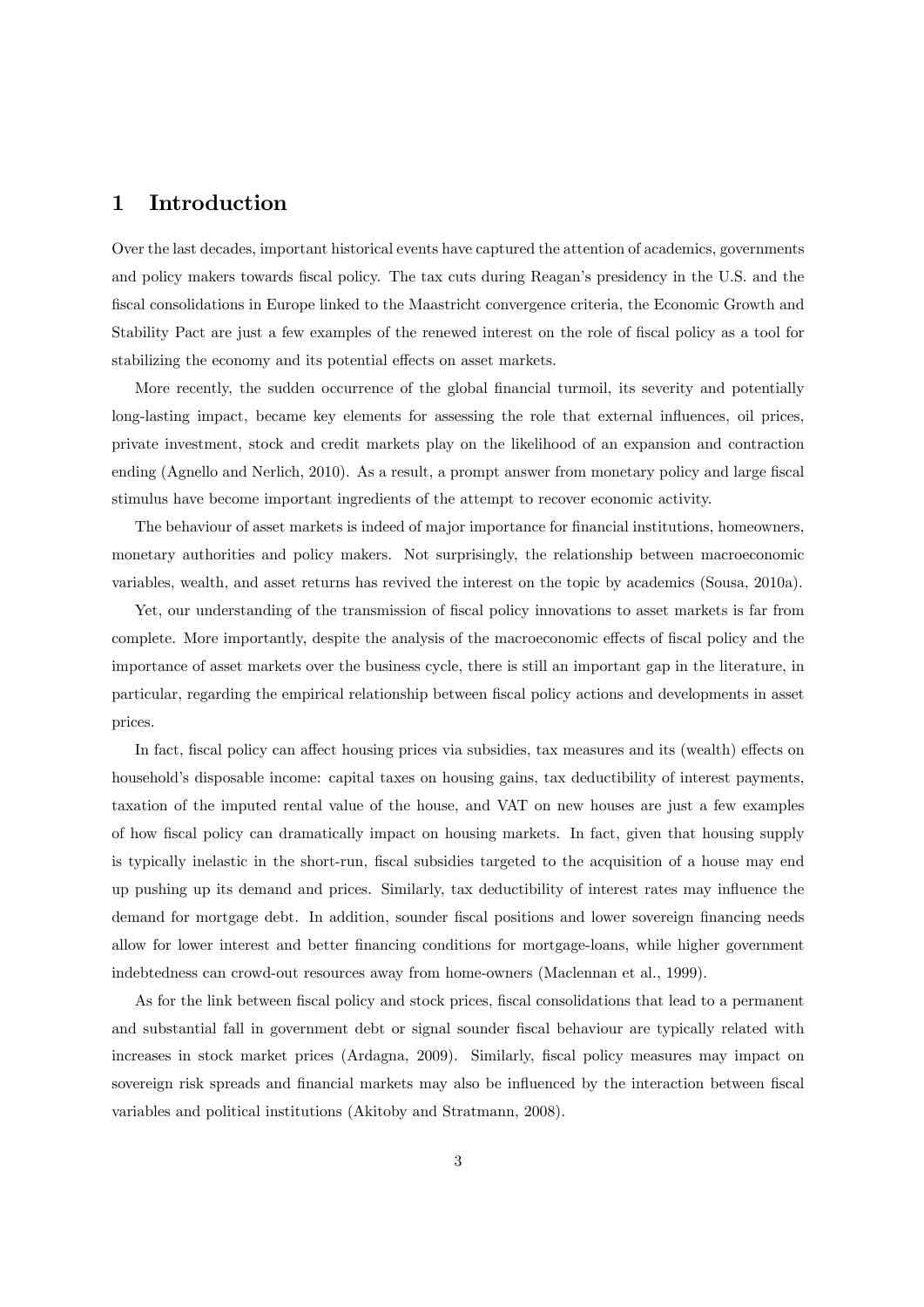From the empirical point of view, the evidence on the linkages between fiscal policy, housing prices and stock prices is roughly inexistent. Using Canadian data, Darrat (1990) shows that fiscal policy plays an important role in determining stock market returns. Van Aarle et al. (2003) provide evidence supporting the relationship between fiscal policy and stock prices. Jappelli and Pistaferri (2007) highlight the role of fiscal policy measures in explaining the developments in housing markets.

The main goal of the current work is to answer the following questions: What is the impact of fiscal policy on asset prices? How are stock and housing prices affected by fiscal policy shocks? What is the magnitude and the persistence of the effects? Can fiscal policy be a powerful tool towards putting the economy in the track of recovery from a deep crisis?

Our approach is empirically used to these issues in an innovative manner. First, we analyze the effects of fiscal poly on asset prices using a panel of ten industrialized countries, namely, Belgium, Finland, France, Germany, Italy, the Netherlands, Portugal, Spain, the U.K. and the U.S.. Second, we use quarterly data, which allows us to identify more precisely the impact of fiscal policy measures. To the best of our knowledge, such fiscal data set has not yet been used in the strand of economic modelling embodied in the paper. This is also a novelty with respect to the related literature which, generally, focuses on annual data to analyze a broad set of countries. Third, we estimate a Panel Vector Auto-Regression (PVAR) and, therefore, allow for unobserved individual heterogeneity, while treating all variables in the system as endogenous. Similarly, the PVAR approach allows us to increase the efficiency of the statistical inference, which would otherwise suffer from a small number of degrees of freedom of the country-level Vector Auto-Regression (VAR).

Our work suggests that Öscal policy plays a major role in asset markets. In fact, the results show that a positive Öscal shock has a negative impact in both stock and housing prices. However, the dynamics of the reaction is quite different. In fact, stock prices immediately adjust to the shock, but the effect of Öscal policy is temporary and quickly erodes. Stock prices start recovering after eight quarters, in anticipation of the positive effects on output. On the contrary, the impact of fiscal policy on housing prices exhibits strong persistence: housing prices gradually fall after the change in the fiscal stance, the trough is reached after eight quarters, and then slowly return to their initial level. In consequence, housing prices remain depressed even thirty quarters-ahead.

This piece of evidence has an important policy implication. In the attempt of stabilizing financial markets and mitigating movements in stock prices (e.g. via taxes on capital gains), governments may negatively and persistently impact on housing markets. Consequently, the lack of synchronization in the timing of the response of stock and housing prices suggests that one can not use fiscal policy to simultaneously stabilize the two asset markets.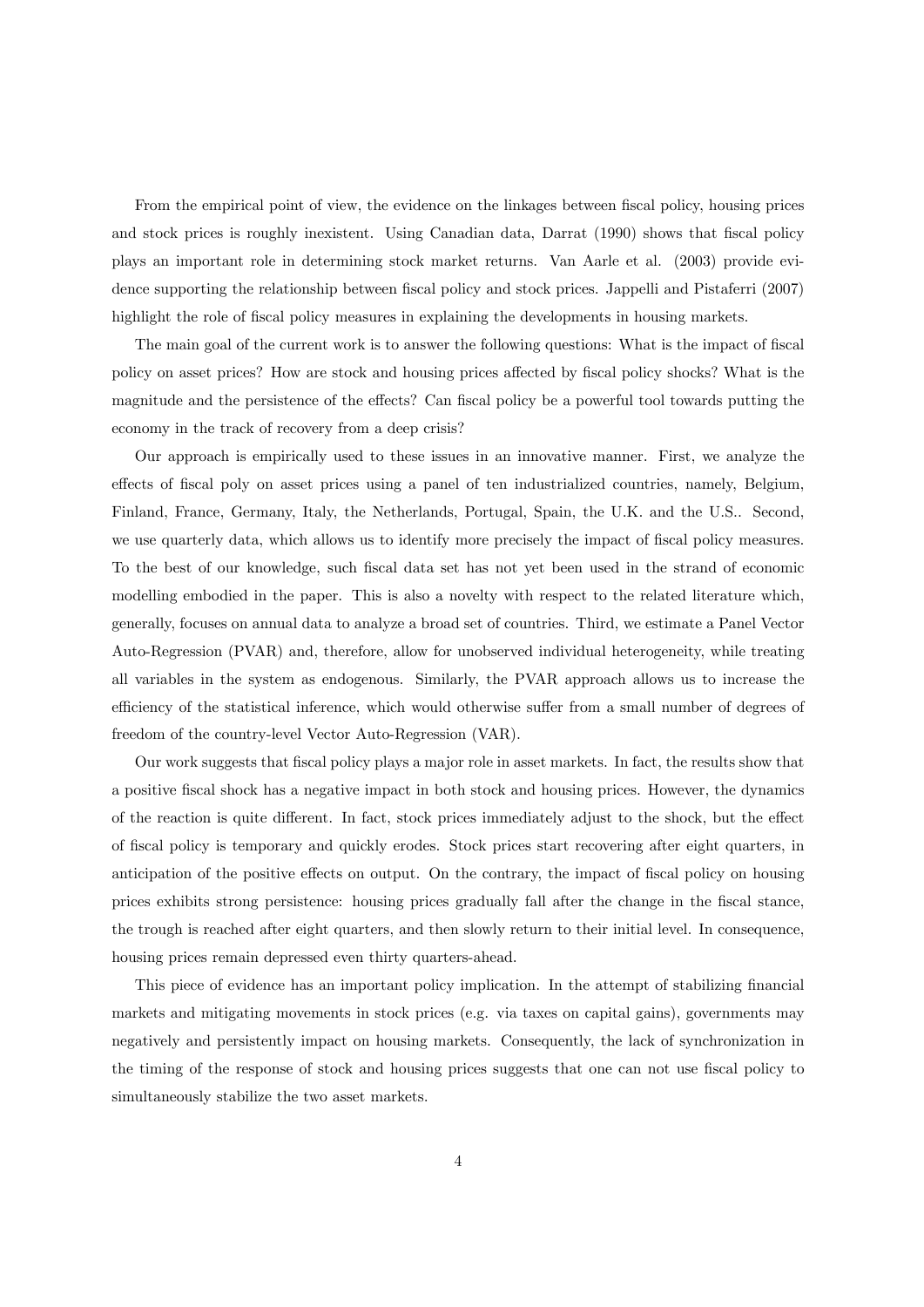The empirical findings also point to a contractionary effect of fiscal policy on output and the key mechanism seems to be explained by the existence of crowding-out effects: a positive fiscal shock leads to an increase in the interest rate, that is, the cost of debt refinancing. Nevertheless, as the shock erodes and interest rate goes back to its initial level, output starts recovering and the response becomes positive at longer horizons. In consequence, the use of Öscal policy as a tool to recover the economy may be undermined by its contractionary effects in the short-run.

Finally, we show that fiscal policy actions can have significant multiplier effects when undertaken in the outcome of severe housing busts, which gives rise to the importance of the implementation of fiscal stimulus packages.

The rest of the paper is organized as follows. Section 2 presents the estimation methodology. Section 3 describes the data. Section 4 discusses the results, while Section 5 whether fiscal packages can help boosting the economic recovery. Finally, Section 6 concludes and summarizes the main policy implications.

## 2 Empirical Methodology

We use a Panel-data Vector Auto-Regression (PVAR) methodology to explore the linkages between fiscal policy, asset prices and real economic activity. This framework combines the panel-data approach (that allows for unobserved individual heterogeneity) with the traditional Vector Auto-Regression (VAR) approach (that treats all variables in the system as endogenous). The first-order VAR model is specified as follows:

$$
Y_{it} = \Gamma_0 + \Gamma(L)Y_{it} + f_i + \varepsilon_{it} \tag{1}
$$

where  $Y_{it}$  is a vector of endogenous variables,  $\Gamma_0$  is a vector of constants,  $\Gamma(L)$  is a matrix polynomial in the lag operator, and  $\varepsilon_{it}$  is a vector of error terms.<sup>1</sup> The vector of endogenous variables includes the property price index  $(HOUSE_{it})$ , the Gross Domestic Product  $(GDP_{it})$ , the price level  $(P_{it})$ , the primary government deficit ( $DEF<sub>it</sub>$ ), the interest rate ( $IR<sub>it</sub>$ ), and the equity price index ( $EQ<sub>it</sub>$ ). In practice, it can be expressed as  $Y_{it} = [HOUSE_{it}, GDP_{it}, P_{it}, DEF_{it}, IR_{it}, EQ_{it}]'$ . Our model also allows for country-specific fixed effects,  $f_i$ , in order to capture country-specific macroeconomic shocks. This dummy is eliminated by subtracting the means of each variable calculated for each country.

The advantage of using the PVAR approach is that it increases the efficiency of the statistical inference. In fact, the estimation of country-level VARs would suffer from a small number of degrees of freedom due to the lack of available data. Given the correlation between the fixed effects and the

<sup>&</sup>lt;sup>1</sup>The vector of error terms,  $\varepsilon_{it}$ , has zero mean and a country-specific variance,  $\sigma_i$ .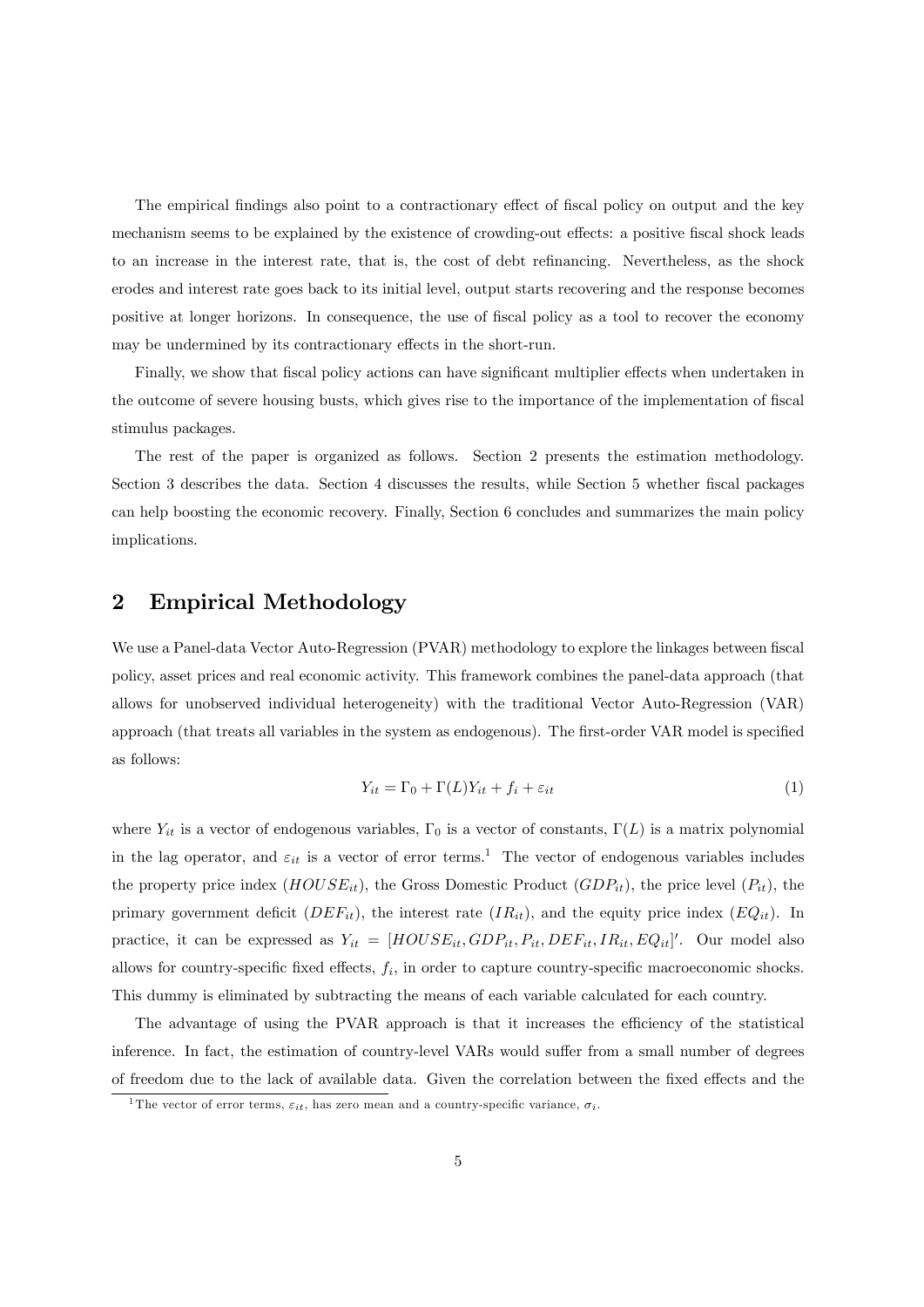regressors (due to the lags of the dependent variables), the commonly used mean-differencing procedure produces biased estimates (Holtz-Eakin et al., 1988), in particular, when the time dimension is small (Nickell, 1981).

We avoid the drawback of the fixed effects estimator by following a two-stage procedure in which:  $(i)$ we use a forward mean-differencing approach (the 'Helmert procedure') that removes only the mean of all future observations available for each country-year (Arellano and Bover, 1995); and  $(ii)$  we estimate the system by GMM, using the lags of the regressors as instruments, therefore, keeping the orthogonality between lagged regressors and transformed variables unchanged (Blundell and Bond, 1998). Given that the number of regressors is equal to the number of instruments, the model is "just identified" and the system GMM is equivalent to a two-stage least squares estimator applied equation by equation (Love and Zicchino, 2006).

In what concerns the impulse-response functions, we transform the system in a "recursive" VAR and impose a triangular identification structure (Hamilton, 1994). We follow the usual Choleski decomposition of variance-covariance matrix of residuals, and assume that the interest rate and the equity price adjust simultaneously to shocks to fiscal policy, while the housing price, the GDP, and the price level only react with a lag.

The ordering of the variables in the system and, specifically, for the GDP, the price level, the primary fiscal deficit and the interest rate, is common in the literature on fiscal policy. Regarding asset prices, one needs to distinguish between the ordering of equity price and housing price. The equity price was ordered last as it refers to assets that are traded in markets where auctions take place instantaneously. By its turn, the housing price was ordered Örst in the system for the following reasons. First, housing markets are inherently sticky and housing prices do not immediately reach the equilibrium after the fiscal policy shock. Second, there is a "time-to-build" argument showing that it takes time for developers to bring new houses to the market or to work off inventories when demand increases. Third, the matching between the needs of buyers and sellers requires time. Fourth, there are important transaction costs inherent to trading housing up or down.

## 3 Data and Summary Statistics

We use quarterly data for ten industrialized countries. The main sources are as follows:

- Property Price Index  $(HOUSE_{it})$ . Obtained from the Bank for International Settlements (BIS).
- GDP  $(GDP_t)$ . Used as a proxy for economic activity and business cycle and provided by the Bureau of Economic Analysis (in the case of the U.S.), the Office for National Statistics (for the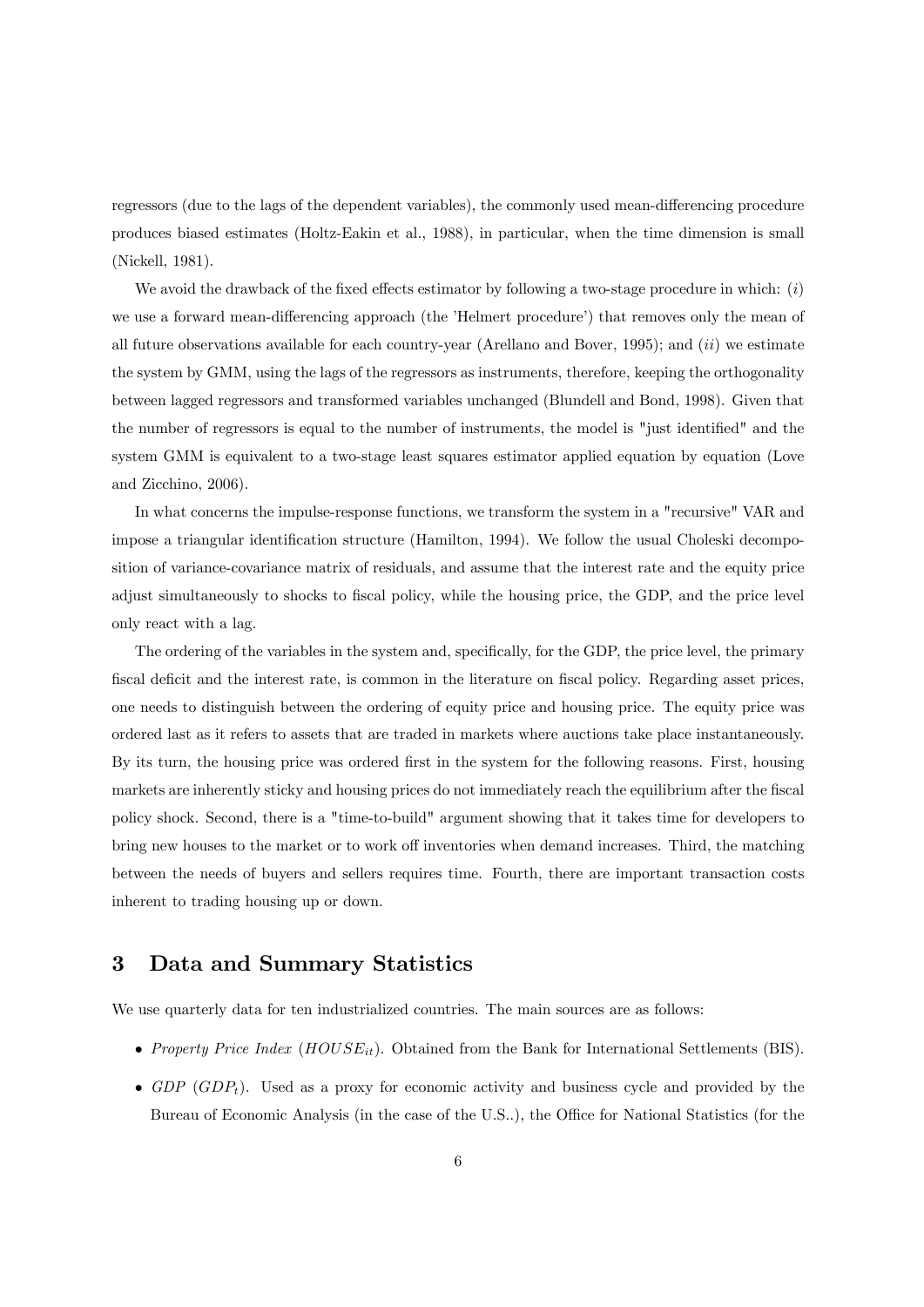U.K.), the Bank of Portugal (for Portugal) and the International Financial Statistics of the IMF (for the remaining countries).

- Price  $(P_{it})$ . Proxied by the GDP deflator and provided by the International Financial Statistics of the IMF.
- Primary Fiscal Deficit ( $DEF<sub>it</sub>$ ). Used as the fiscal policy instrument and provided by the Bureau of Economic Analysis (U.S.), the Office for National Statistics (U.K.), the Bank of Portugal (Portugal) or typically disseminated through the monthly publications of the General Accounting Offices, Ministries of Finance, National Central Banks and National Statistical Institutes. For the U.S., we consider the Federal Government spending and revenue, whilst, for the U.K., figures correspond to the Public Sector. In the case of the euro area countries, we use budgetary data on a cash basis. It normally refers to the Central Government, therefore, with the exclusion of the Local and/or the Regional Authorities. The latest figures are also published in the Special Data Dissemination Standard (SDDS) section of the International Monetary Fund (IMF) website, to which euro area Member States contribute.
- Interest Rate  $(IR_{it})$ . Proxied by the 3-month Treasury Bill rate (Belgium, France, Germany, Italy, Spain, U.K. and U.S.), the central bank rate (Finland) and the government bond yield (Netherlands and Portugal) and provided by the International Financial Statistics of the IMF.
- Equity Price Index  $(EQ_{it})$ . Obtained from the BIS (all countries except Portugal) and the International Financial Statistics of the IMF (Portugal).

All variables are seasonally adjusted and expressed in natural logarithms of real terms with the obvious exception of the interest rate. National currency data for all years prior to the switch of the euro area countries to the euro have been converted using the Öxed euro conversion rate in order to provide comparable series across time for each country.

A summary of the descriptive statistics of the variables is reported in Table 1, while a detailed description of the data sources and data construction is provided in Appendix A. Table 1 shows that, in general, stock prices exhibit more dispersion that housing prices, therefore, reflecting the typically larger volatility that one observes in those markets. The sample average of the government deficit is about 6.6%, that is, almost double of the threshold defined by the Maastricht criteria. Note, however, that the sample includes countries such as the U.S. and the U.K. which are not euro area members. Moreover, the time coverage (1970-2007) also includes observations from periods that are prior to that set of rules that impose fiscal discipline.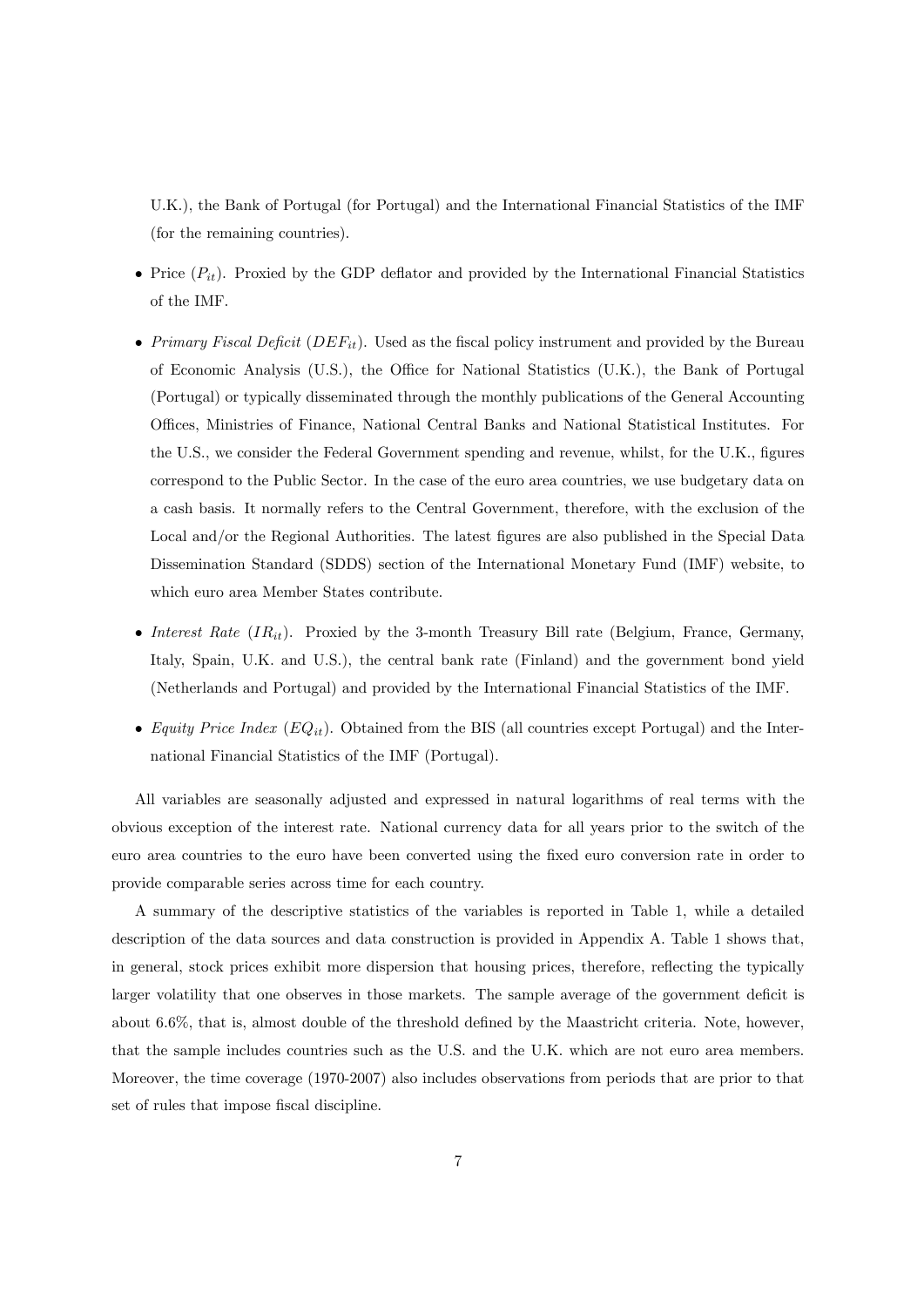| Variable (name)    | $\#$ Observ. | Mean    | Table 1: Descriptive statistics.<br>St. Dev. | Minimum    | Maximum |
|--------------------|--------------|---------|----------------------------------------------|------------|---------|
| Housing prices     | 1327         | 0.7074  | 0.4380                                       | $-0.1646$  | 2.1659  |
| GDP                | 1483         | 11.3303 | 1.3098                                       | 8.1502     | 13.2703 |
| Price level        | 1484         | 3.9652  | 0.7436                                       | 1.7025     | 4.7920  |
| Government Deficit | 1344         | 0.0661  | 0.1889                                       | $-0.8200$  | 0.5999  |
| Real interest rate | 1359         | 2.5113  | 4.2617                                       | $-30.1844$ | 34.2559 |
| Equity prices      | 1332         | 0.9199  | 0.8108                                       | $-1.0211$  | 3.4290  |

Table 1: Descriptive statistics.

## 4 Empirical Results

We estimate the PVAR represented by system  $(1)$  after the fixed effects have been removed.

Figure 1 plots the impulse-responses to an orthogonalized fiscal policy shock together with 68% bootstrapped confidence bands based on 10000 draws. It shows that asset prices react in a very different manner to the shock in fiscal policy: while the effect on housing prices is significant and negative, in the case of stock prices, the findings do not reveal a statistically significant effect. Moreover, the response of housing prices is highly persistent and the trough is reached after about seven quarters, but housing prices are below their initial level for almost twenty-Öve quarters. In contrast, the adjustment of stock prices is quick and temporary.

Interestingly, real interest rates increase temporarily and fall gradually after one quarter, in line with the work of Gale and Orszag (2003). This evidence suggests that the credit channel from fiscal policy shocks mainly operates via the housing market. Consistently, the temporary and immediate increase in the interest rates seems to lead to a fall in the private sector's housing demand and, therefore, induce a downward adjustment in housing prices. In the case of stock prices, the credit channel matters only for a short period (of about two quarters). Notably, after the fiscal shock occurs, the rise in the interest rates makes the stock market a less attractive place for the allocation of savings. As a consequence, share prices immediately fall. However, as the shock erodes, stock prices start recovering in anticipation of the expansionary effects of fiscal policy on output.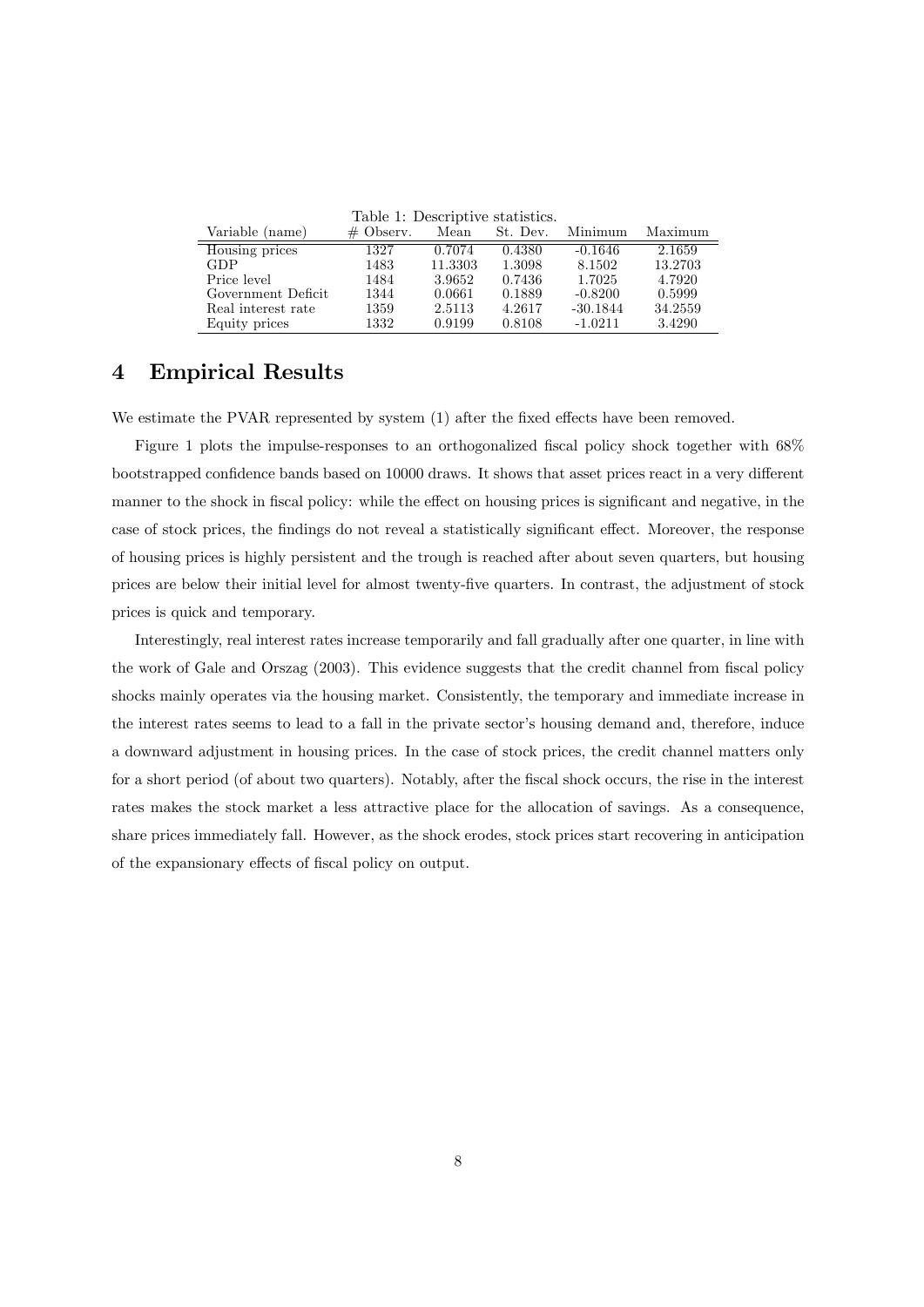

Figure 1: Impulse-responses to a fiscal policy shock (Model with six variables:

Actually, GDP starts to significantly fall for about six quarters before it gradually recovers. This is in accordance with the work of Perotti (2004), who uses a Structural Vector Auto-Regression (SVAR) approach to study the effects of fiscal policy on a set of five OECD countries. The author shows that while, in general, tax multipliers are negative and small, one can also find empirical support for positive tax multipliers. Similarly, Bradley and Whelan (1997) find an expansionary effect associated to contractionary Öscal policy, in particular, when undertaken in a situation of public accounts distress and coordinated with an adequate exchange rate policy.

The response of the price level shows that is significantly rises after the shock with the peak effect being reached after twelve quarters. This corroborates the fiscal theory of the price level that takes into account monetary and fiscal policy interactions and assumes that fiscal policy may determine the price level even if monetary authorities pursue an ináation targeting strategy (Woodford, 1995).

These findings deserve some further comments. First, from a theoretical perspective, the structural relationship between fiscal deficit, interest rates and GDP can be interpreted as referring to the so-called "crowding-out" effect. Indeed, when governments run a budget deficit and fund it by borrowing on the domestic capital market (for instance, by selling Treasury Bills), they place an upward pressure on real interest rates. This, in turn, stimulates savings in the private sector and discourages or "crowdsout" private consumption and investment. Consequently, aggregate demand may fall. Second, fiscal policy shocks may also affect domestic interest rates through their impact on households' and firms' expectations. For example, if agents believe that the increase in debt that is used to finance the budget deficit will be funded by a raise in future taxation - that is, if they act in a Ricardian manner -, then one might observe an increase in current savings. Third, to the extent that agentsí expectations are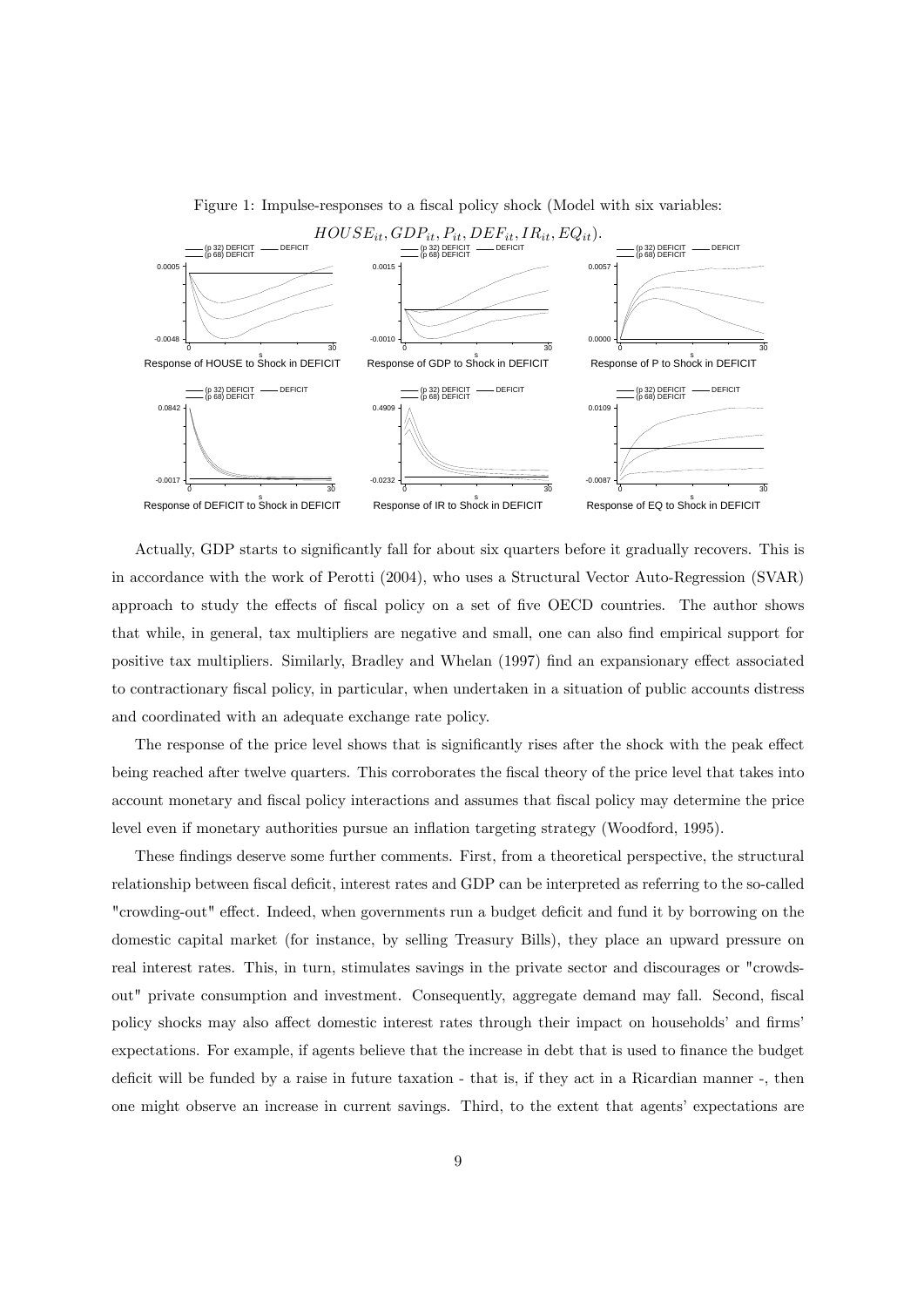consistent with the existence of inflationary effects due to large budget deficits, the increase in inflation (risk) premium will be embedded into interest rates and rise them. Once again, the final effect of the upward adjustment in the interest rates will be a fall in the level of real GDP.

We now assess what drives the developments in fiscal deficit. Given that a significant and positive rise in government revenue might most likely reflect an automatic (non-discretionary) fiscal policy response, we focus on government spending. In this context, it is important to emphasize that, while some of the government revenue components can be affected instantaneously by asset prices changes (for instance, revenue from taxes on equity holdings or financial transactions, and property or stamp duty taxes), this is less of a problem for government spending where changes in fiscal policy can be associated with discretionary measures. As a result, we replace the fiscal policy instrument by the government spending  $(GOV S_{it})$  in model (1).

Figure 2: Impulse-responses to a government spending shock (Model with six variables:



The results shown in Figure 2 are in line with the previous findings. In fact, a positive government spending shock has a negative and persistent effect on housing prices, while for stock prices the adjustment is fast and the impact is temporary. Similarly, the real interest rate rises after the shock and then start falling in a gradual manner. As for GDP, it is negatively affected for about six quarters after which it recovers, thereby, suggesting the existence of important "crowding-out" effects. Summing up, unexpected variation in government spending seems to be the major driver of fiscal developments. Moreover, it negatively impinges on asset prices via the rise in interest rates. Indeed, government spending pushes housing demand back, which explains the gradual and persistent drop in housing prices. Additionally, the spending shock leads to a áight to quality, whereby investors reallocate their savings towards risk-free assets and away from risky assets. This justifies the initial drop in stock prices.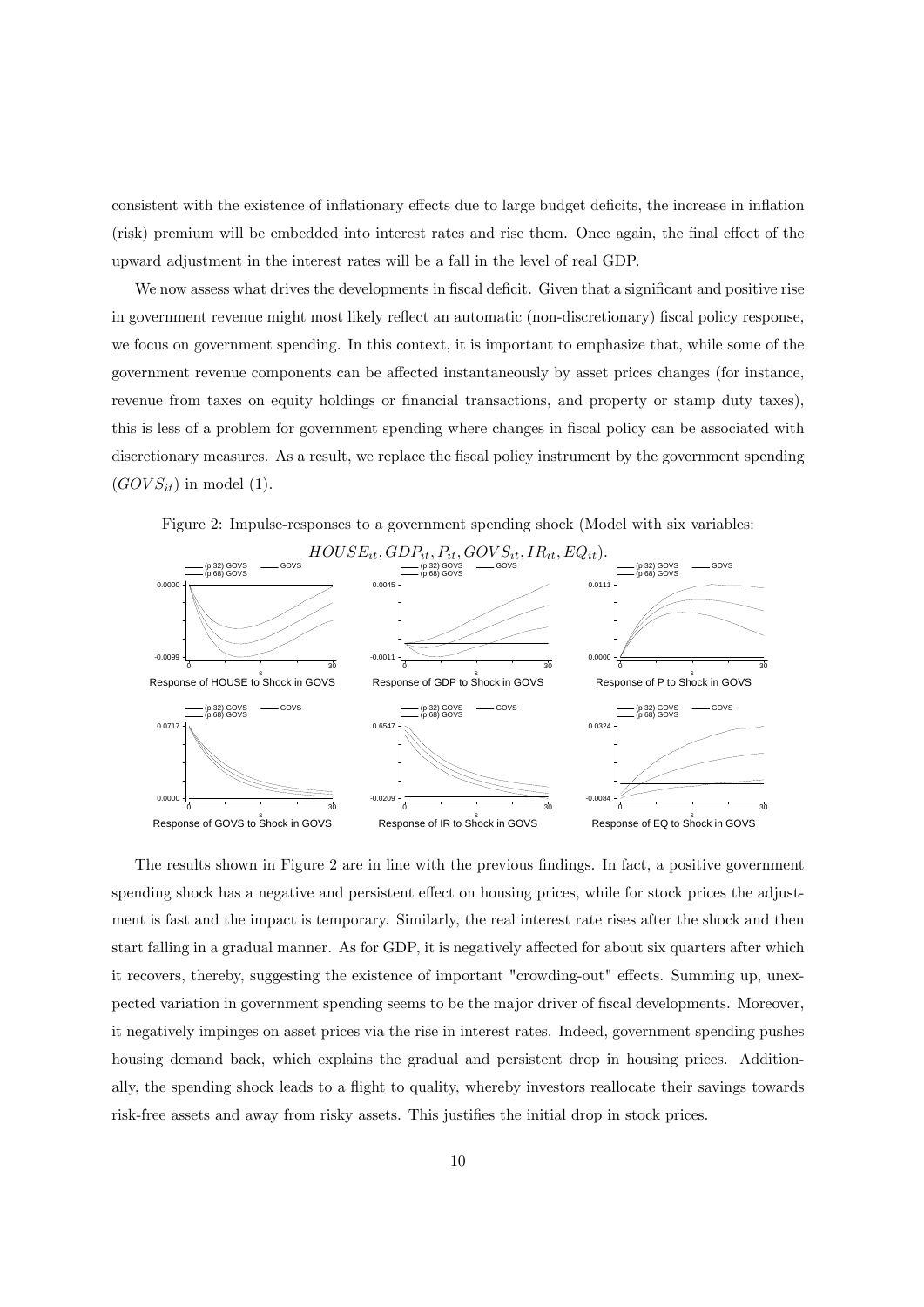## 5 Can the fiscal stimulus packages help boosting recovery?

Financial crises can be contagious and damaging, and typically lead economies into recessions. Among the many causes of financial crises, one can refer:  $(i)$  credit booms;  $(ii)$  currency and maturity mismatches;  $(iii)$  large capital inflows; and  $(iv)$  unsustainable macroeconomic policies (i.e., large current account deficits and rising public debt).

Asset prices constitute a critical link between macroeconomic, monetary and financial stability (Sousa, 2010a, 2010b). History shows that significant corrections in asset prices, from their long-run equilibrium levels, may lead to financial instability (in particular, in the banking system) and, ultimately, to macroeconomic instability. Moreover, situations of busts in asset prices have important economic costs, in particular, in terms of GDP losses during the post-boom phase (Agnello and Schuknecht, 2009). The developments of the most severe financial crises (i.e., the Great Depression and the banking crisis of Japan in 1997) also generated a global downturn, therefore, suggesting that monetary policy may have a limited scope for further stimulus. Not surprisingly, in the context of the current global downturn characterized by a sharp correction of both housing and stock prices, central banks and governments have called for prompt and very expansionary fiscal policy measures. These have generally reallocated wealth toward banks and debtors and away from taxpayers.

| тарке 2. т всаг запишать раскадся. |                      |         |  |  |  |
|------------------------------------|----------------------|---------|--|--|--|
| Country                            | Amount (\$ billions) | %GDP    |  |  |  |
| Belgium                            | 2.5                  | 0.6     |  |  |  |
| Germany                            | 103.3                | $1.6\,$ |  |  |  |
| Finland                            | $2.6\,$              | 1.7     |  |  |  |
| France                             | 33.0                 | $1.3\,$ |  |  |  |
| Italy                              | 6.3                  | 0.3     |  |  |  |
| Netherlands                        | 7.5                  | 1.0     |  |  |  |
| Portugal                           | 2.7                  | $1.3\,$ |  |  |  |
| Spain                              | 113.3                | 6.7     |  |  |  |
| United Kingdom                     | 36.3                 | 0.9     |  |  |  |
| United States                      | 787.0                | 5.5     |  |  |  |

Table 2: Fiscal stimulus packages.

Note: Data come from Gallagher (2009).

Table 2 summarizes, for the set of countries included in the sample, the fiscal stimulus packages announced for 2009-2010. It shows the dramatic magnitude (in percentage of the GDP) of such policies, in particular, in countries such as Spain  $(6.7\%)$  and the U.S.  $(5.5\%)$ , but also in Finland  $(1.7\%)$ , Germany  $(1.6\%)$ , France and Portugal  $(1.3\%)$  and the Netherlands  $(1\%)$ .

Against this background, we assess the extent to which a fiscal stimulus contributes to the strength of the economic recovery. Specifically, we investigate whether fiscal policy shocks undertaken during housing bust phases can have an important multiplier effect on the economy. For instance, Agnello and Schuknecht (2009) analyze episodes of booms and busts in real estate price in eighteen industrialized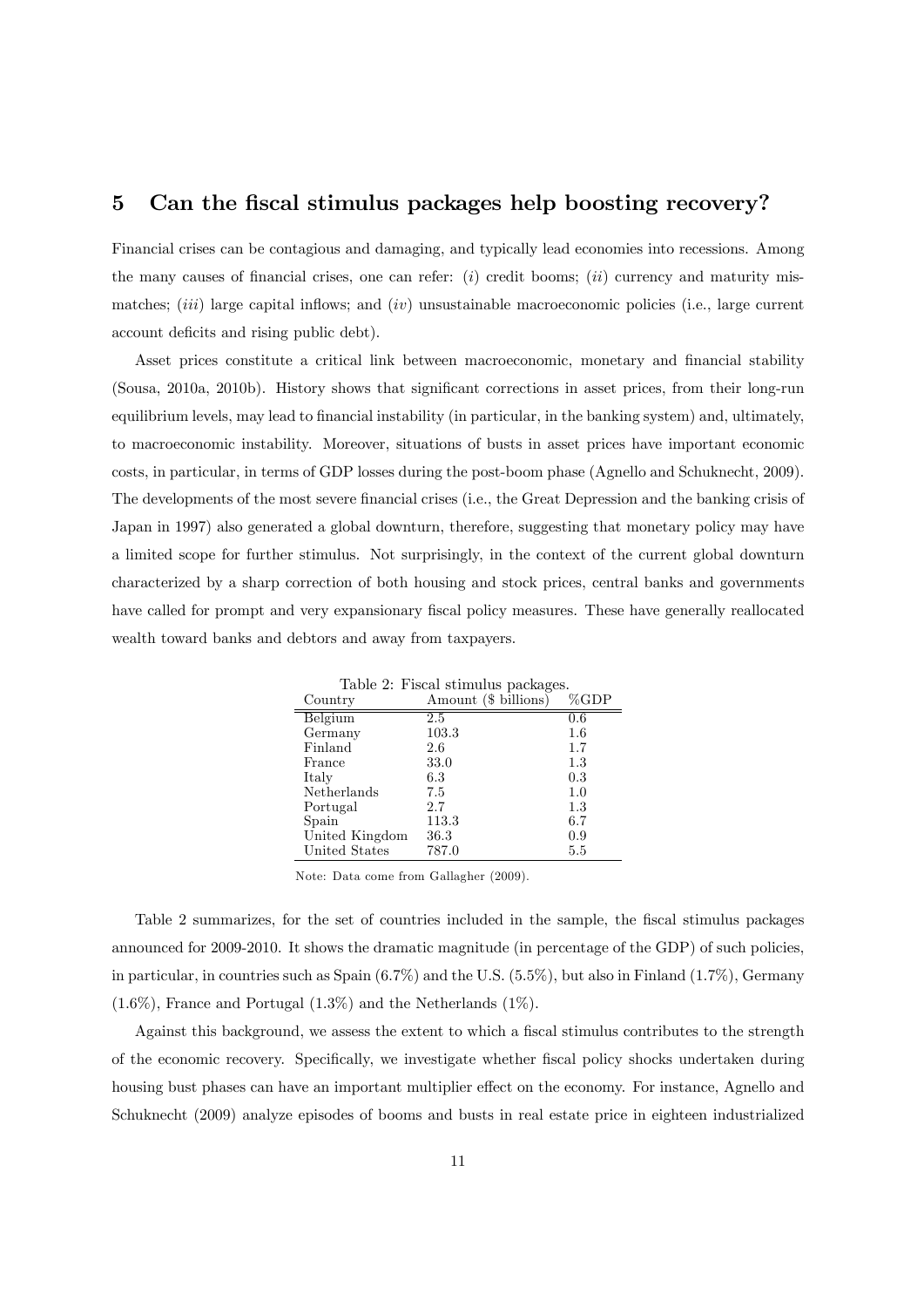countries. The authors show that recent housing booms have been very persistent and a number of policy variables (such as credit developments, global and local monetary conditions and short-term interest rates) are particularly important in explaining the probability of a boom or bust.

To shed some light on this question, we estimate a dummy-augmented version of the PVAR specified in  $(1)$ . More specifically, we consider the following model:

$$
Y_{it} = \Gamma_0 + \Gamma_B(L)Y_{it} \times D_{it}^B + \Gamma_{NB}(L)Y_{it} \times D_{it}^{NB} + f_i + \varepsilon_{it}
$$
\n<sup>(2)</sup>

where  $Y_{it}$  is the same vector of endogenous variables as defined above,  $D_{it}^{B}$  is a dummy variable that is set equal to one in case of an episode of bust in the housing prices in period  $t$  in country  $i$ , and zero, otherwise. Similarly,  $D_{it}^{NB}$  defines a dummy variable that takes the value of one in the absence of housing price busts in period  $t$  in country  $i$ , and zero otherwise.

In order to detect the bust episodes, we use a non-parametric approach and, following Agnello and Schuknecht (2009), we define a bust in housing prices as a downward and persistent deviation from their trend computed by a one-sided Hodrick-Prescott (HP) filter with a smoothing parameter of 100,000. Therefore, a bust corresponds to a negative and persistent (at least twelve quarters) deviation of housing prices from the trend. Figure 3 presents, for each country, the episodes of busts that we identify using this technique.

Figure 4 displays the impulse-response functions to a fiscal shock during busts in housing prices. We can see that unexpected variation in the fiscal stance persistently drives up both housing and stock prices. Consistent with the previous findings, while the reaction of housing prices is gradual, stock prices immediately adjust to the shock. Fiscal policy also has a positive and persistent effect on GDP in a Keynesian manner. This, therefore, suggests that a stimulus package implemented during a bust in housing prices is likely to have the largest multiplier impact.

The effectiveness of fiscal policy seems to be the result of both the "direct" effects of policy measures and the "indirect" effects arising from movements in real interest rates. In a context where the private sector is unwilling to spend and invest on asset prices, an expansionary fiscal policy stimulates aggregate demand per se, namely, via public investment and public consumption (the "direct" effect). In addition, it may lead to a flip in expectations of market participants which can move from being deflationary to being inflationary. In fact, as time goes by and fiscal policy exerts its expansionary effects on output, consumer and firm's confidence levels may be restored, inducing an upward revision in price level expectations. This, in turn, leads to a reduction in real interest rates, thereby, amplifying the overall size of the fiscal multiplier (the "indirect" effect).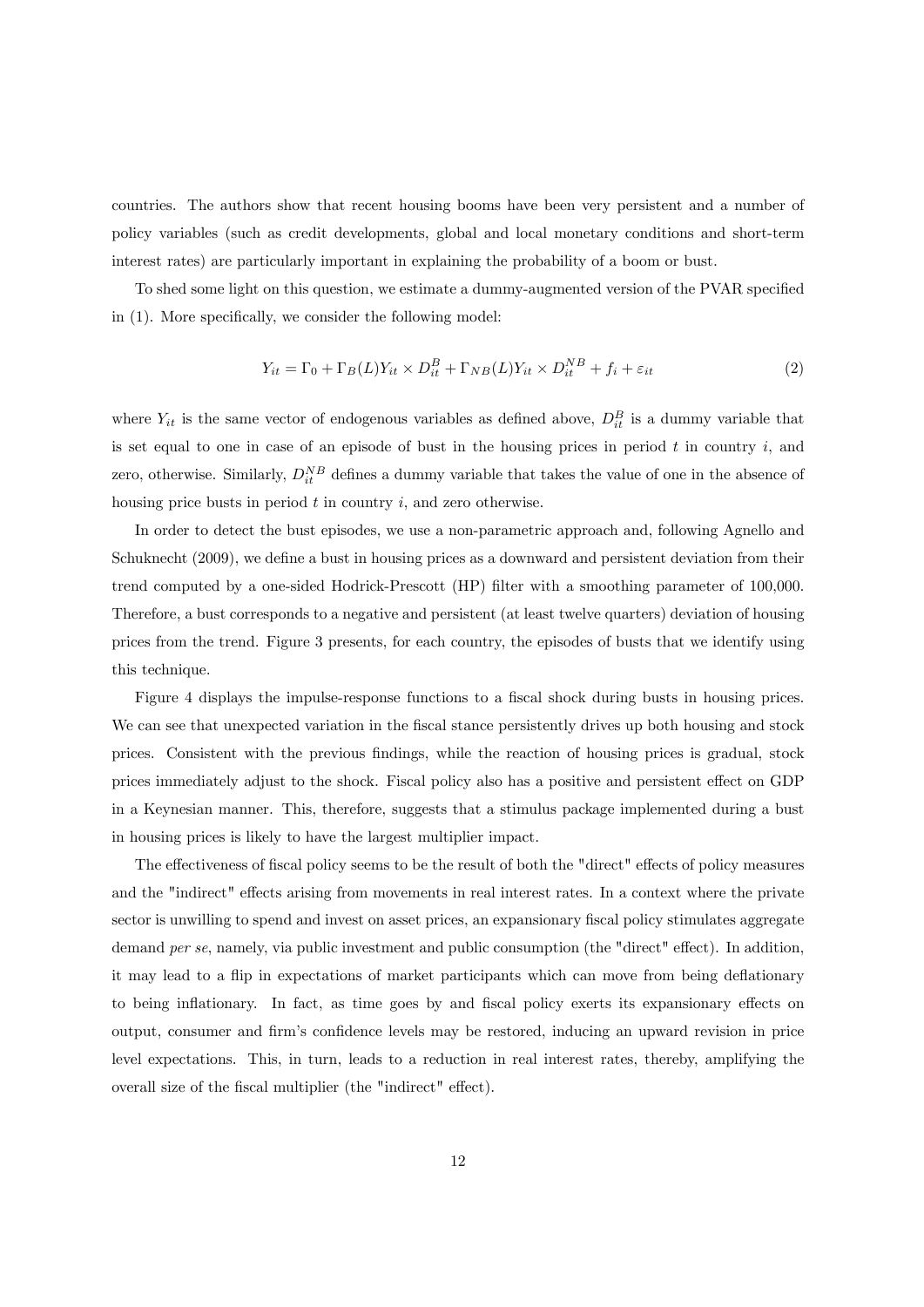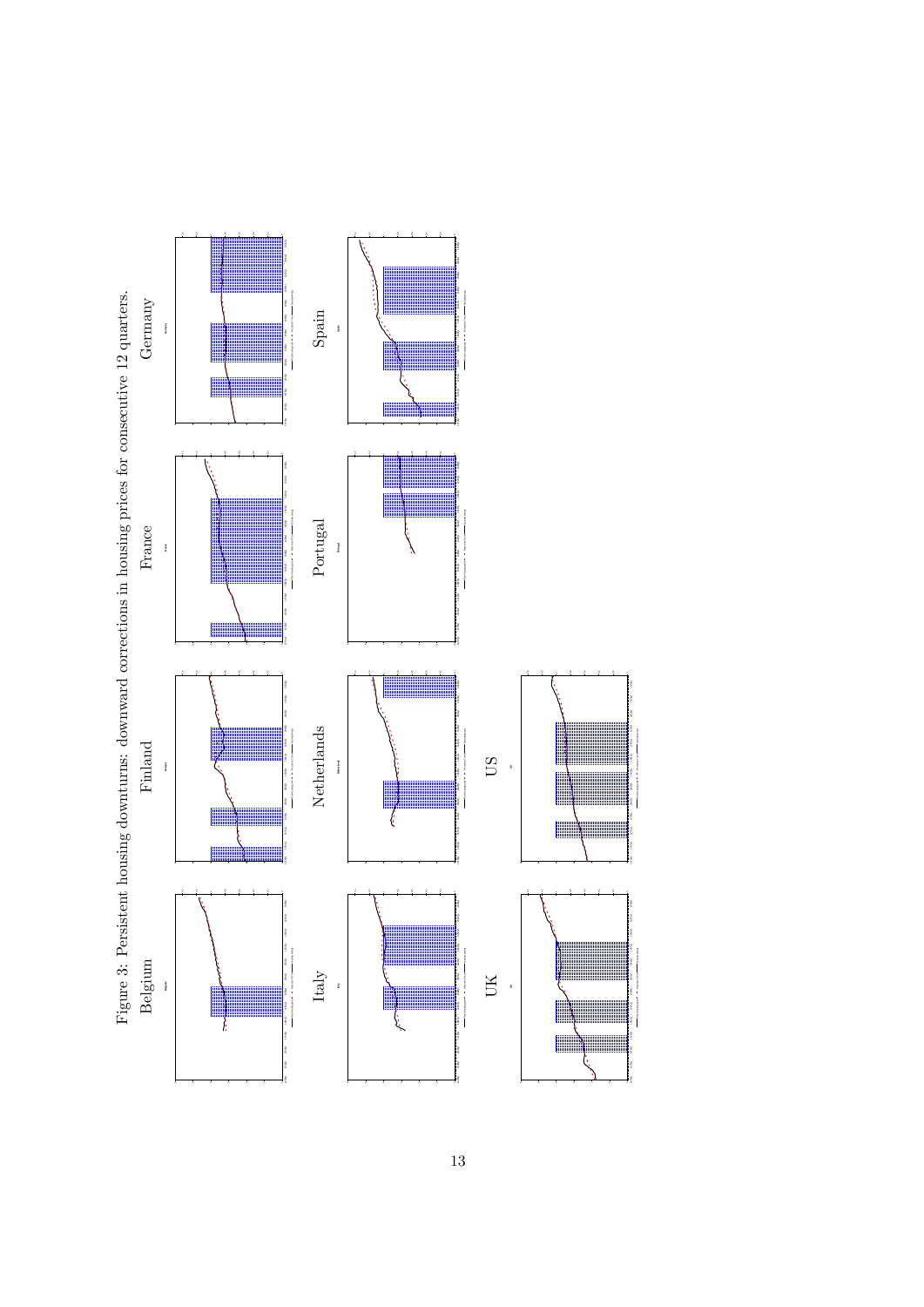

Summing up, in comparison with the results of the baseline model, one concludes that, conditioning the effects of fiscal policy on the occurrence of a bust in housing prices, there is a great scope for short-term fiscal policy stimulus. In fact, our findings suggest that in the presence of a strong fall in aggregate demand and sharp corrections in real estate and financial wealth, there is little room for adverse interest rate adjustments. As a result, fiscal stimulus appears to be particularly helpful in boosting the economic recovery and less prone in crowding-out private spending.

## 6 Conclusion

The recent financial crisis has demonstrated that the financial system and the housing market are strongly connected and may affect the nexus between monetary stability and financial stability. Moreover, its severity became a key feature of the assessment about the impact of macroeconomic variables on the likelihood of an expansion and contraction ending. As a result, a quick response from monetary authorities and the implementation of stimulus packages by governments have become the most visible features of the attempts to promote the economic recovery. Despite this, the empirical linkages between fiscal policy innovations and asset markets have not been explored and a good understanding of the transmission mechanism of fiscal policy measures to asset prices has not been provided yet.

In the present work, we try to fill those gaps. Using a panel VAR and quarterly data for ten industrialized countries, we show that a positive fiscal policy shock has a negative impact in both stock prices and housing prices. This Önding highlights that governments place an upward pressure on real interest rates when they run a budget deficit. This, in turn, "crowds-out" private consumption and investment and brings down asset prices. However, while stock prices immediately adjust to the shock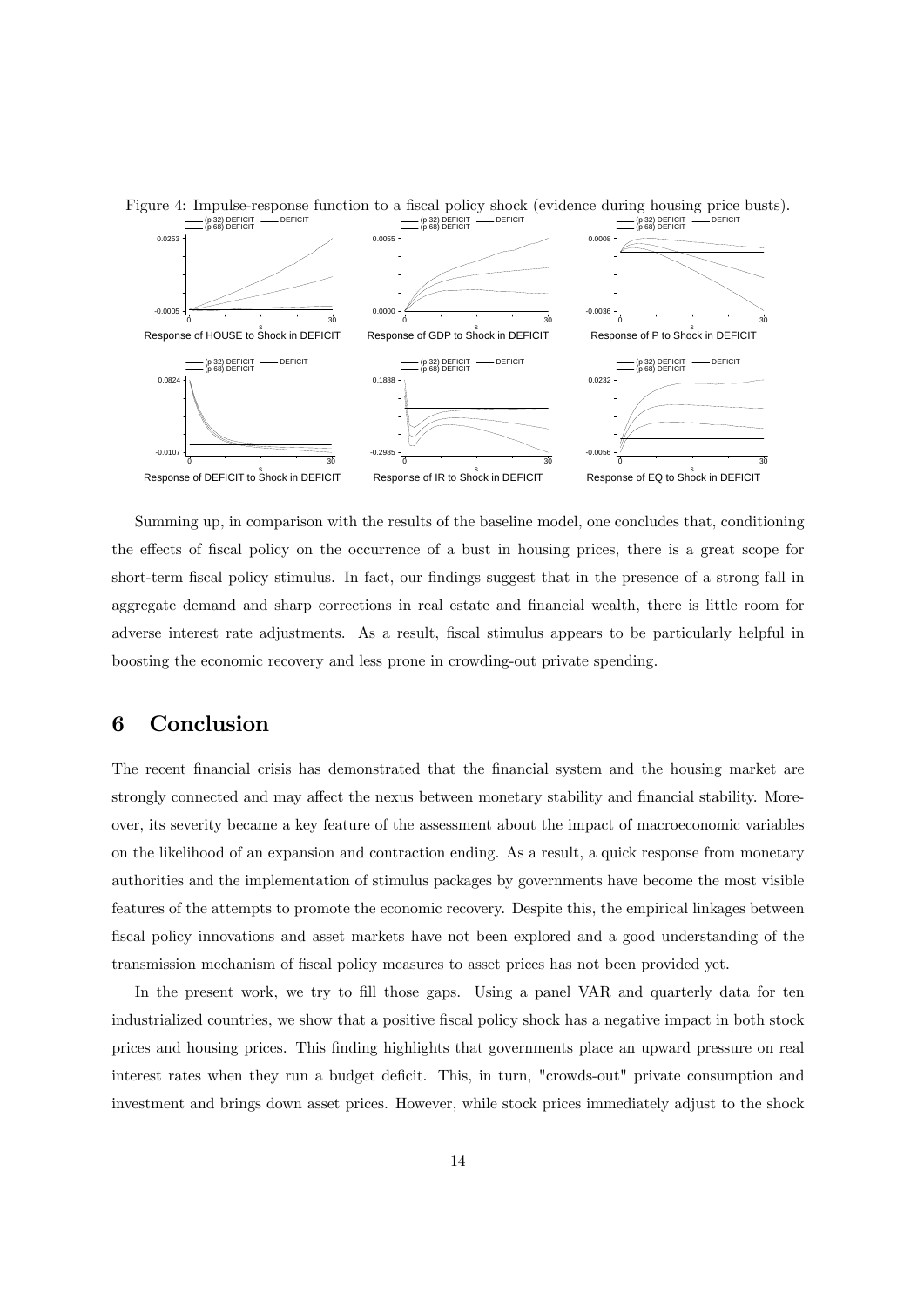and the effect is merely temporary, housing prices exhibit strong persistence and remain depressed even thirty quarters-ahead. As a result, governments may find it difficult to mitigate movements in stock prices (e.g., via taxes on capital gains) without disrupting the behaviour of housing markets. Similarly, fiscal measures targeting the dynamics of the housing sector - for instance, tax deductibility of interest payments or reduced VAT on home purchases - may amplify the developments of financial markets.

Finally, we show that fiscal policy actions can have significant multiplier effects when undertaken in the outcome of severe housing busts, therefore, suggesting the importance of the implementation of Öscal stimulus packages. In fact, during periods of bust, unexpected variation in the Öscal stance ìcrowds-inî private spending and persistently drives up asset prices. In this case, the e§ectiveness of fiscal policy can be explained by both the "direct" and the "indirect" effects of policy measures that arise from a downward movement in real interest rates. This feature, in turn, can be linked to the upward revision in price level expectations as economic prospects start improving.

## References

- [1] Agnello, L., and C. Nerlich (2010). On the severity of economic downturns: lessons from crosscountry evidence. European Central Bank, mimeo.
- [2] Agnello L., and L. Schuknecht (2009). Booms and busts in housing markets: determinants and implications. European Central Bank, ECB Working Paper No. 1071.
- [3] Akitoby, B., and T. Stratmann (2008). Fiscal policy and financial markets. *Economic Journal*, 118, 1971-1985.
- [4] Ardagna, S. (2009). Financial markets' behavior around episodes of large changes in the fiscal stance. European Economic Review, 53(1), 37-55.
- [5] Arellano, M., and O. Bover (1995). Another look at the instrumental variables estimation error component models. Journal of Econometrics, 68, 29-51.
- [6] Blundell R., and S. Bond (1998). Initial conditions and moment restrictions in dynamic panel data models. Journal of Econometrics, 87, 115-143.
- [7] Bradley, J., and K. Whelan (1997). The Irish expansionary fiscal contraction: a tale from one small European economy. Economic Modelling, 14(2), 175-201.
- [8] Darrat, A. F. (1990). Stock returns, money, and fiscal deficits. Journal of Financial and Quantitative Analysis, 25, 387-398.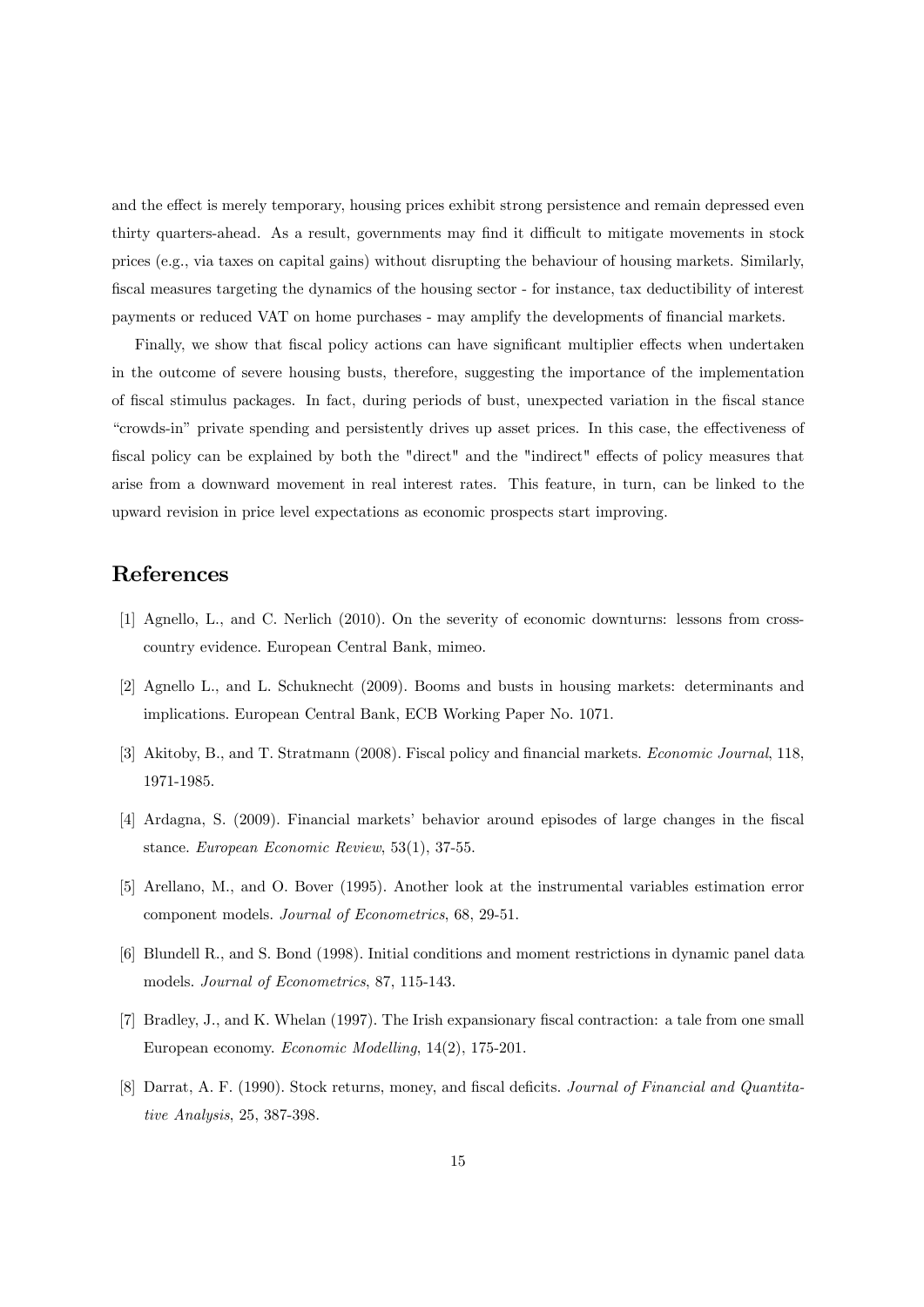- [9] Gale, W. G., and P. R. Orszag (2003). Economic effects of sustained budget deficits. National Tax Journal, 56, 463-485.
- [10] Gallagher, K. P. (2009). A global survey of stimulus plans. Available at: http://rodrik.typepad.com/dani\_rodriks\_webog/2009/02/a-global-survey-of-stimulusplans.html.
- [11] Hamilton, J. (1994). Time series analysis. Princeton: Princeton University Press.
- [12] Holtz-Eakin, D., Newey, W., and S. R. Harvey (1988). Estimating vector autoregressions with panel data. Econometrica, 56, 1371-1395.
- [13] Jappelli, T., and L. Pistaferri (2007). Do people respond to tax incentives? An analysis of the Italian reform of the deductibility of home mortgage interests. European Economic Review, 51(2), 247-271.
- [14] Love, I., and L. Zicchino (2006). Financial development and dynamic investment behavior: evidence from panel VAR. Quarterly Review of Economics and Finance, 46(2), 190-210.
- [15] Maclennan, D., Muellbauer, J., and M. Stephens (1999), Asymmetries in housing and financial market institutions and EMU. CEPR Discussion Paper No. 2062.
- [16] Nickell, S. (1981). Biases in dynamic models with fixed effects. *Econometrica*, 49, 1417-1426.
- [17] Perotti, R. (2004). Estimating the effects of fiscal policy in OECD countries. University of Bocconi, IGIER Working Paper No. 276.
- [18] Sousa, R. M. (2010a). Consumption, (dis)aggregate wealth, and asset returns. Journal of Empirical Finance, 17(4), 606-622.
- [19] Sousa, R. M. (2010b). Housing wealth, Önancial wealth, money demand and policy rule: evidence from the euro area. The North American Journal of Economics and Finance, 21(1), 88-105.
- [20] Van Aarle, B., Garretsen, H., and N. Gobbin (2003). Monetary and fiscal policy transmission in the Euro-Area: Evidence from a structural VAR analysis. Journal of Economics and Business, 55(5-6), 609-638.
- [21] Woodford, M. (1995). Price-level determinacy without control of a monetary aggregate. Carnegie-Rochester Conference Series on Public Policy, 43, 1-46.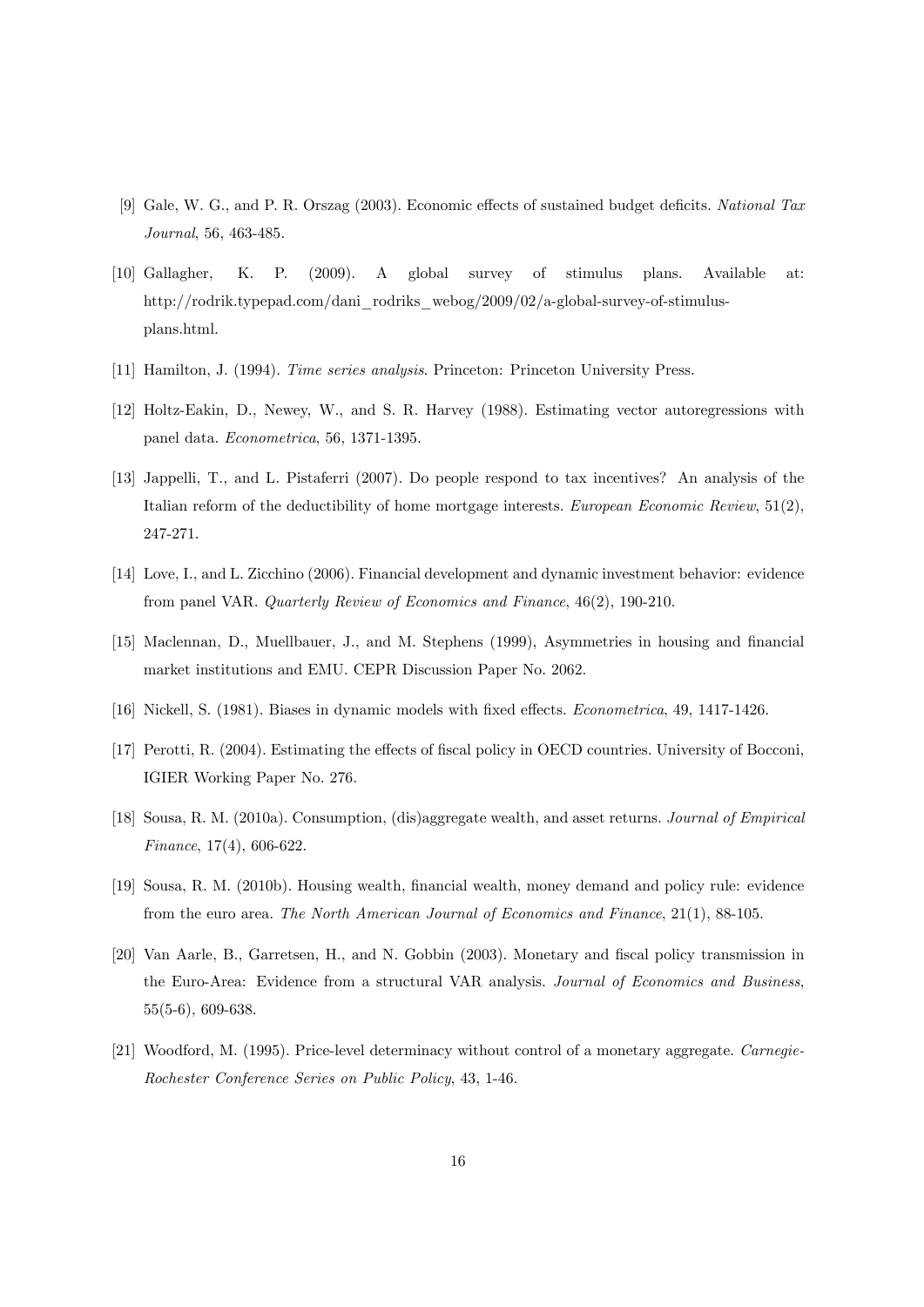## A Data Description

## A.1 Belgium Data

#### GDP

The source is the IMF, International Financial Statistics (series " IFS.Q.124.9.9B.B\$\$.Z.W.\$\$\$"). We seasonally adjust quarterly data using Census X12 ARIMA, and the series comprise the period 1980:1-2007:3.

#### Price Deflator

All variables were deflated by the GDP deflator  $(2000=100)$ . The source is the IMF, International Financial Statistics (series IFS.Q.124.9.9B.BIP.Z.F.\$\$\$"). We seasonally adjust quarterly data using Census X12 ARIMA, and the series comprise the period 1980:1-2007:3.

#### Government Spending

The source is the Belgium Ministry of Finance. Government Spending is defined as State Government expenditure on a cash basis (series "BISM.M.FJHC.BE.91"). We seasonally adjust quarterly data using Census X12 ARIMA, and the series comprise the period 1967:1-2008:1.

#### Government Revenue

The source is the Belgium Ministry of Finance. Government Revenue is defined as State Government revenue on a cash basis (series "BISM.M.FJBC.BE.91"). We seasonally adjust quarterly data using Census X12 ARIMA, and the series comprise the period 1967:1-2008:1.

#### Housing Price

The source is the Bank for International Settlements (BIS) (series "QRPNBE"). The series comprise the period 1970:1-2007:2.

#### Equity Price

The source is the Bank for International Settlements (BIS) (series "QEPNBE"). The series comprise the period 1970:1-2007:4.

#### Interest Rate

Proxied by the Treasury Bill rate. The source is the IMF, International Financial Statistics (series "12460C..ZF..."). The series comprise the period 1960:1-2008:3.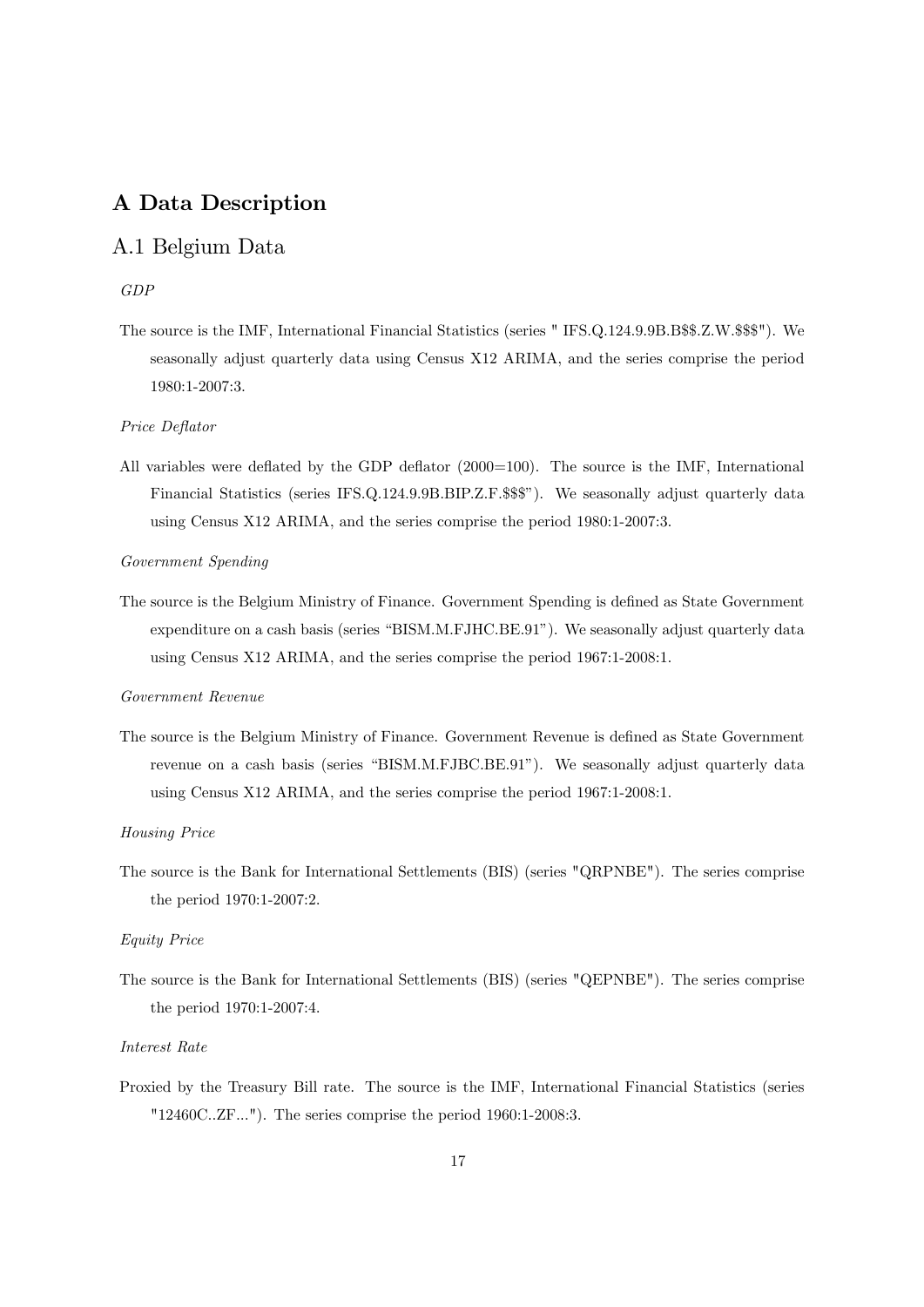## A.2 Finland Data

#### GDP

The source is the IMF, International Financial Statistics (series " IFS.Q.172.9.9B.B\$\$.Z.W.\$\$\$"). We seasonally adjust quarterly data using Census X12 ARIMA, and the series comprise the period 1970:1-2007:4

#### Price Deflator

All variables were deflated by the GDP deflator  $(2000=100)$ . The source is the IMF, International Financial Statistics (series "IFS.Q.172.9.9B.BIP.Z.F.\$\$"). We seasonally adjust quarterly data using Census X12 ARIMA, and the series comprise the period 1970:1-2007:4.

#### Government Spending

The source is the IMF via Finnish Ministry of Finance. Government Spending is defined as State Government expenditure on a cash basis (series "IFS.M.17282...ZF..."). We seasonally adjust quarterly data using Census X12 ARIMA, and the series comprise the period 1970:1-2007:4.

#### Government Revenue

The source is the IMF via Finnish Ministry of Finance. Government Revenue is defined as State Government revenue on a cash basis (series "IFS.M.17281...ZF..."). We seasonally adjust quarterly data using Census X12 ARIMA, and the series comprise the period 1970:1-2007:4.

#### Housing Price

The source is the Bank for International Settlements (BIS) (series "QRPNFI"). The series comprise the period 1970:1-2007:4.

#### Equity Price

The source is the Bank for International Settlements (BIS) (series "QEPNFI"). The series comprise the period 1970:1-2007:4.

#### Interest Rate

Proxied by the Central Bank rate. The source is the IMF, International Financial Statistics (series "17260...ZF..."). The series comprise the period 1960:1-2008:3.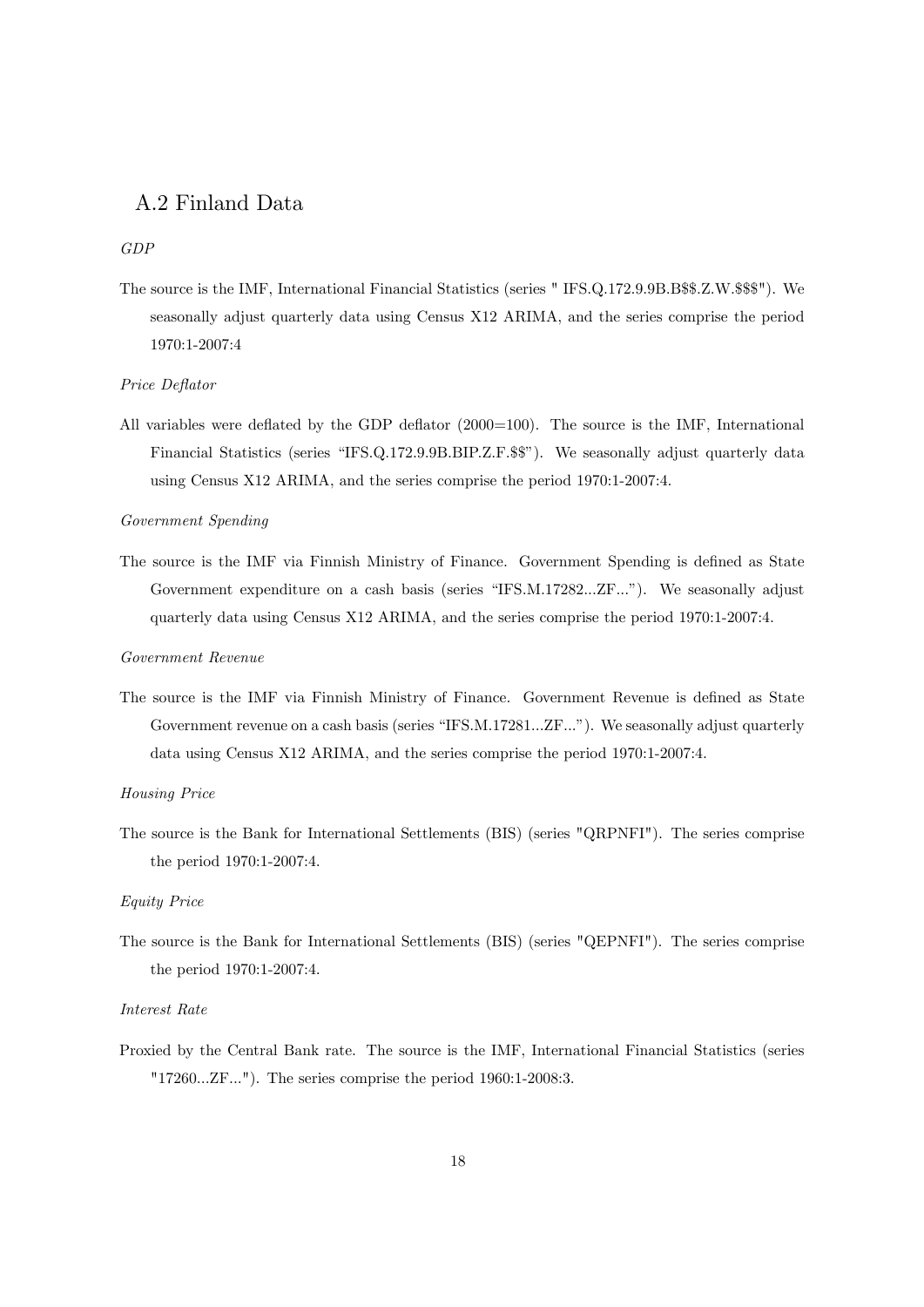## A.3 France Data

#### GDP

Data for GDP are quarterly, seasonally adjusted, and comprise the period 1970:1-2007:2. The source is the IMF, International Financial Statistics (series " IFS.Q.132.9.9B.B\$C.Z.F.\$\$\$").

#### Price Deflator

All variables were deflated by the GDP deflator (2000=100). Data are quarterly, seasonally adjusted, and comprise the period 1970:1-2007:2. The source is the IMF, International Financial Statistics  $(series$  "IFS.Q.132.9.9B.BIR.Z.F.\$\$\$").

#### Government Spending

The source is the IMF via French Ministry of Finance. Government Spending is defined as State Government expenditure on a cash basis (series "IFS.M.13282z..ZF..."). We seasonally adjust quarterly data using Census X12 ARIMA, and the series comprise the period 1970:1-2007:2.

#### Government Revenue

The source is the IMF via French Ministry of Finance. Government Revenue is defined as State Government revenue on a cash basis (series "IFS.M.13281...ZF..."). We seasonally adjust quarterly data using Census X12 ARIMA, and the series comprise the period 1970:1-2007:2.

#### Housing Price

The source is the Bank for International Settlements (BIS) (series "QRPNFR"). The series comprise the period 1970:1-2007:4.

#### Equity Price

The source is the Bank for International Settlements (BIS) (series "QEPNFR"). The series comprise the period 1970:1-2007:4.

#### Interest Rate

Proxied by the Treasury Bill rate. The source is the IMF, International Financial Statistics (series "13260C..ZF..."). The series comprise the period 1970:1-2008:3.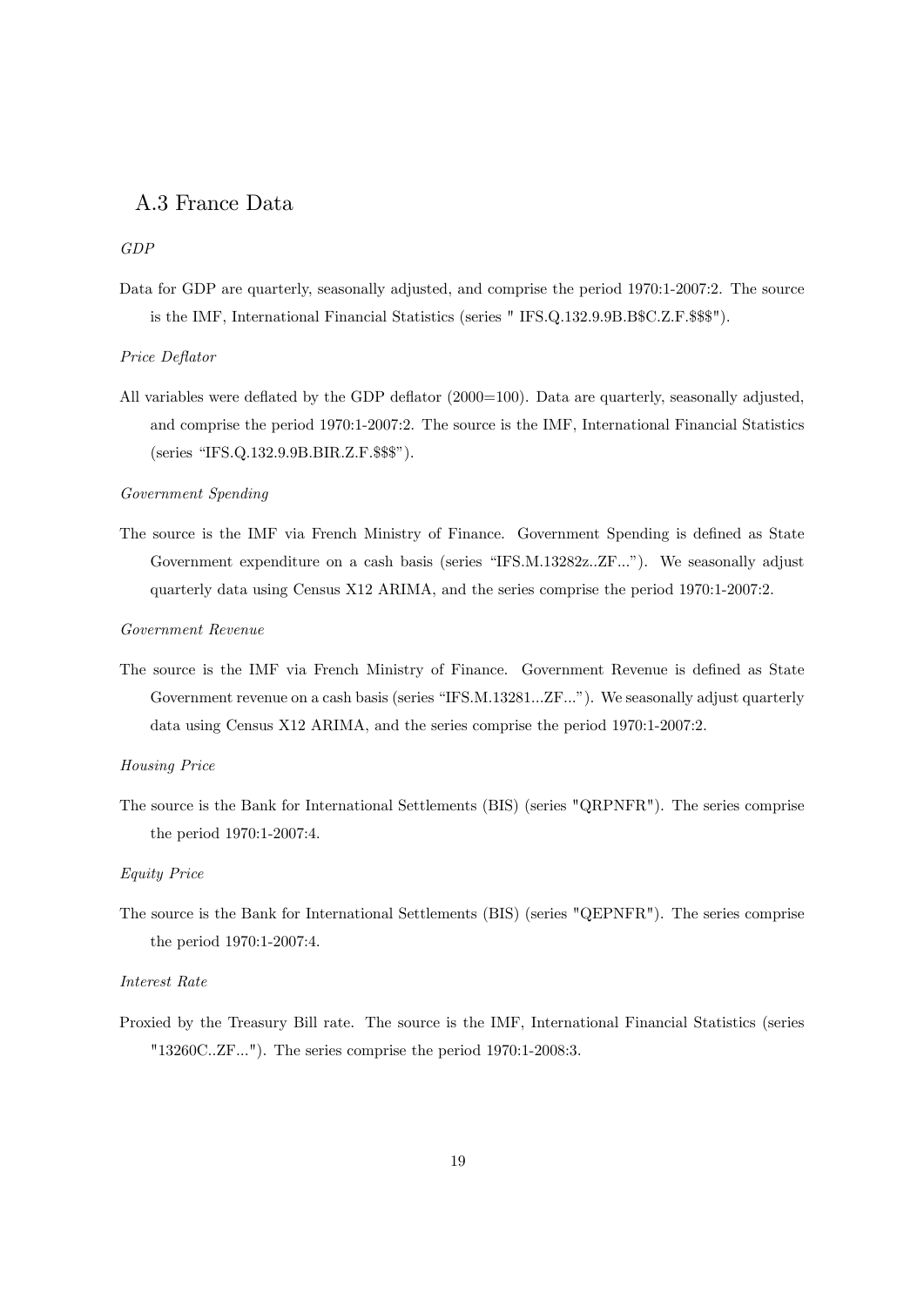## A.4 Germany Data

#### GDP

Data for GDP are quarterly, seasonally adjusted, and comprise the period 1960:1-2007:4. The source is the IMF, International Financial Statistics (series "IFS.Q.134.9.9B.B\$C.Z.F.\$\$\$").

#### Price Deflator

All variables were deflated by the GDP deflator  $(2000=100)$ . Data are quarterly, seasonally adjusted, and comprise the period 1960:1-2007:2. The source is the IMF, International Financial Statistics (series "IFS.Q.134.9.9B.BIR.Z.F.\$\$\$î).

#### Government Spending

The source is the Bundesbank and the Monthly Reports released by the German Ministry of Finance. Government Spending is defined as General Government total expenditure on a cash basis. We seasonally adjust quarterly data using Census X12 ARIMA, and the series comprise the period 1979:1-2007:3.

#### Government Revenue

The source is the Bundesbank and the Monthly Reports released by the German Ministry of Finance. Government Revenue is defined as General Government total revenue on a cash basis. We seasonally adjust quarterly data using Census X12 ARIMA, and the series comprise the period 1979:1-2007:3.

#### Housing Price

The source is the Bank for International Settlements (BIS) (series "QRPNDE"). The series comprise the period 1970:1-2007:4.

#### Equity Price

The source is the Bank for International Settlements (BIS) (series "QEPNDE"). The series comprise the period 1970:1-2007:4.

#### Interest Rate

Proxied by the Treasury Bill rate. The source is the IMF, International Financial Statistics (series "13460C..ZF..."). The series comprise the period 1975:3-2007:2.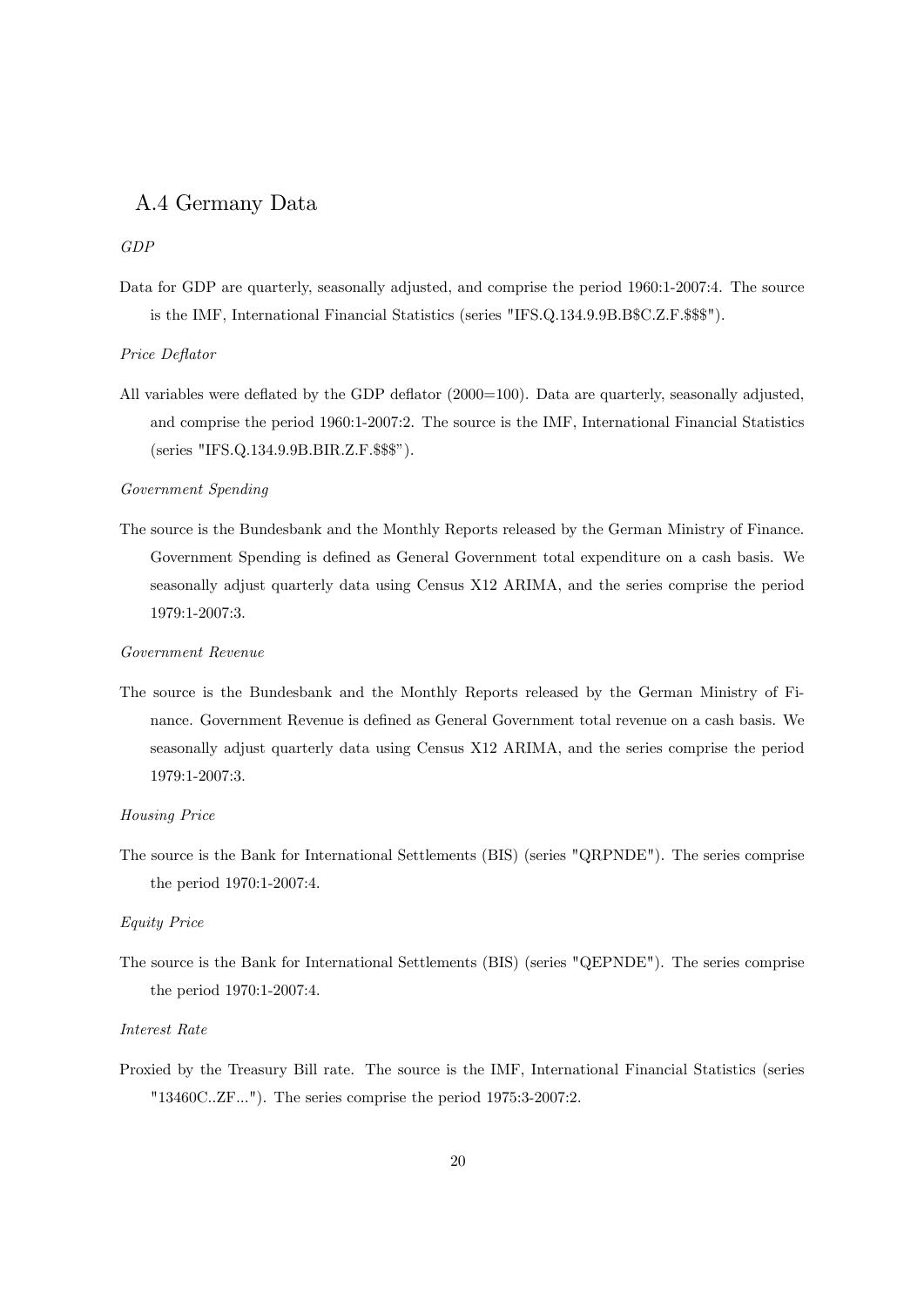## A.5 Italy Data

#### GDP

Data for GDP are quarterly, seasonally adjusted, and comprise the period 1960:1-2007:3. The source is the IMF, International Financial Statistics (series "IFS.Q.136.9.9B.B\$C.Z.F.\$\$\$").

#### Price Deflator

All variables were deflated by the GDP deflator (2000=100). Data are quarterly, seasonally adjusted, and comprise the period 1980:1-2007:2. The source is the IMF, International Financial Statistics  $(series$  "IFS.Q.136.9.9B.BIR.Z.F.\$\$\$").

#### Government Spending

The source is the Bank of Italy and the Italian Ministry of Finance. Government Spending is defined as Central Government primary expenditure on a cash basis. We seasonally adjust quarterly data using Census X12 ARIMA, and the series comprise the period 1960:1-2007:4.

#### Government Revenue

The source is the Bank of Italy and the Italian Ministry of Finance. Government Revenue is defined as Central Government total revenue on a cash basis. We seasonally adjust quarterly data using Census X12 ARIMA, and the series comprise the period 1960:1-2007:4.

#### Housing Price

The source is the Bank for International Settlements (BIS) (series "QRPNIT"). The series comprise the period 1970:1-2007:4.

#### Equity Price

The source is the Bank for International Settlements (BIS) (series "QEPNIT"). The series comprise the period 1970:1-2007:4.

#### Interest Rate

Proxied by the Treasury Bill rate. The source is the IMF, International Financial Statistics (series "13660C..ZF..."). The series comprise the period 1977:1-2008:3.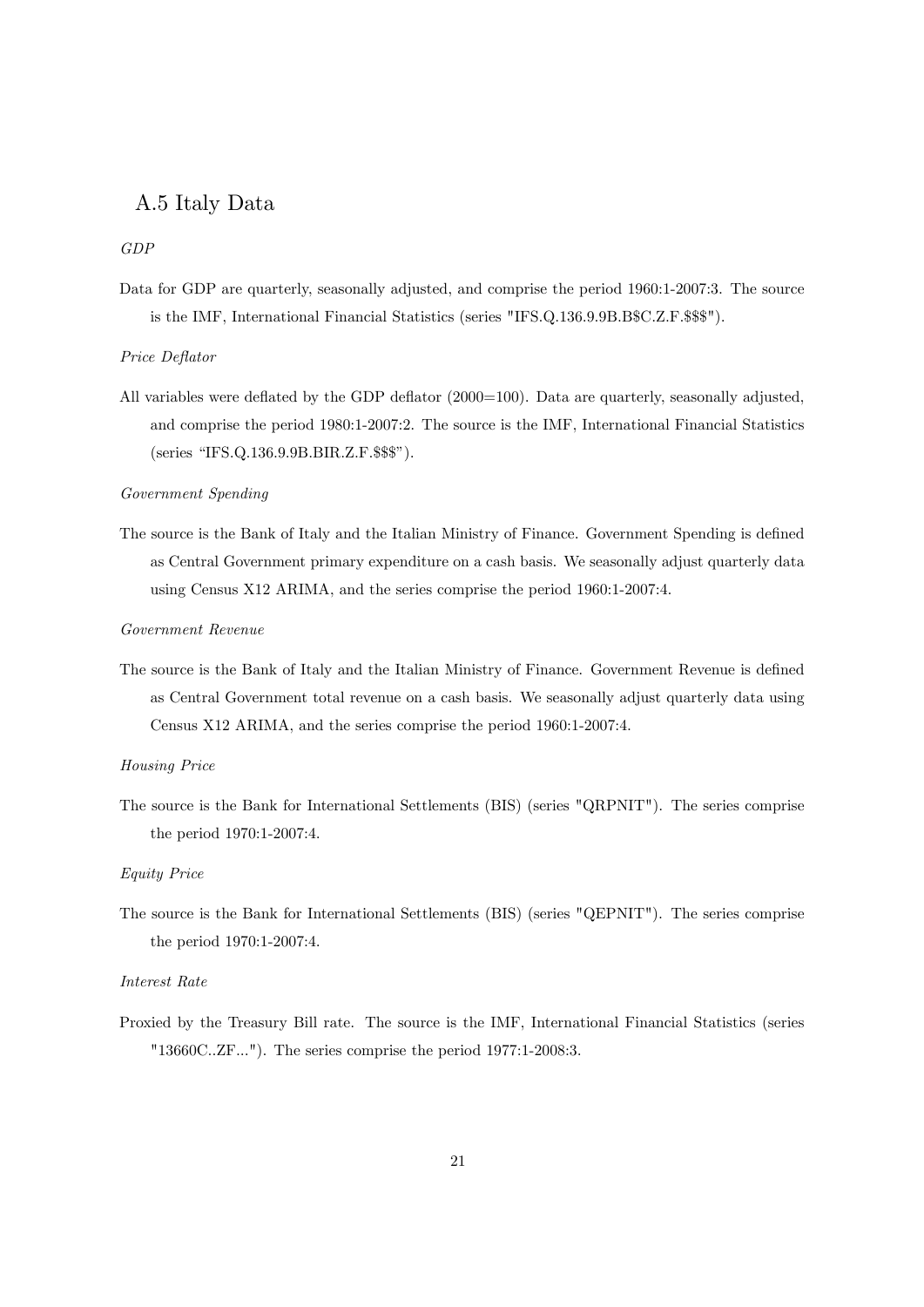## A.6 Netherlands Data

#### GDP

The source is the IMF, International Financial Statistics (series " IFS.Q.138.9.9B.B\$C.Z.W.\$\$\$"). We seasonally adjust quarterly data using Census X12 ARIMA, and the series comprise the period 1970:1-2007:4.

#### Price Deflator

All variables were deflated by the GDP deflator  $(2000=100)$ . The source is the IMF, International Financial Statistics (series "IFS.Q.138.9.9B.BIR.Z.F.\$\$\$"). We seasonally adjust quarterly data using Census X12 ARIMA, and the series comprise the period 1970:1-2007:2.

#### Government Spending

The source is the IMF via Dutch Ministry of Finance. Government Spending is defined as State Government expenditure on a cash basis (series "IFS.M.138.C.C2.\$\$\$.C.G.\$\$\$"). We seasonally adjust quarterly data using Census X12 ARIMA, and the series comprise the period 1970:1-2007:1.

#### Government Revenue

The source is the IMF via Dutch Ministry of Finance. Government Revenue is defined as State Government revenue on a cash basis (series "IFS.M.138.C.C1.\$\$\$.C.G.\$\$\$"). We seasonally adjust quarterly data using Census X12 ARIMA, and the series comprise the period 1970:1-2007:1.

#### Housing Price

The source is the Bank for International Settlements (BIS) (series "QRPNNL"). The series comprise the period 1970:1-2007:4.

#### Equity Price

The source is the Bank for International Settlements (BIS) (series "QEPNNL"). The series comprise the period 1970:1-2007:4.

#### Interest Rate

Proxied by the Government Bond Yield. The source is the IMF, International Financial Statistics (series "13861...ZF..."). The series comprise the period 1960:1-2008:3.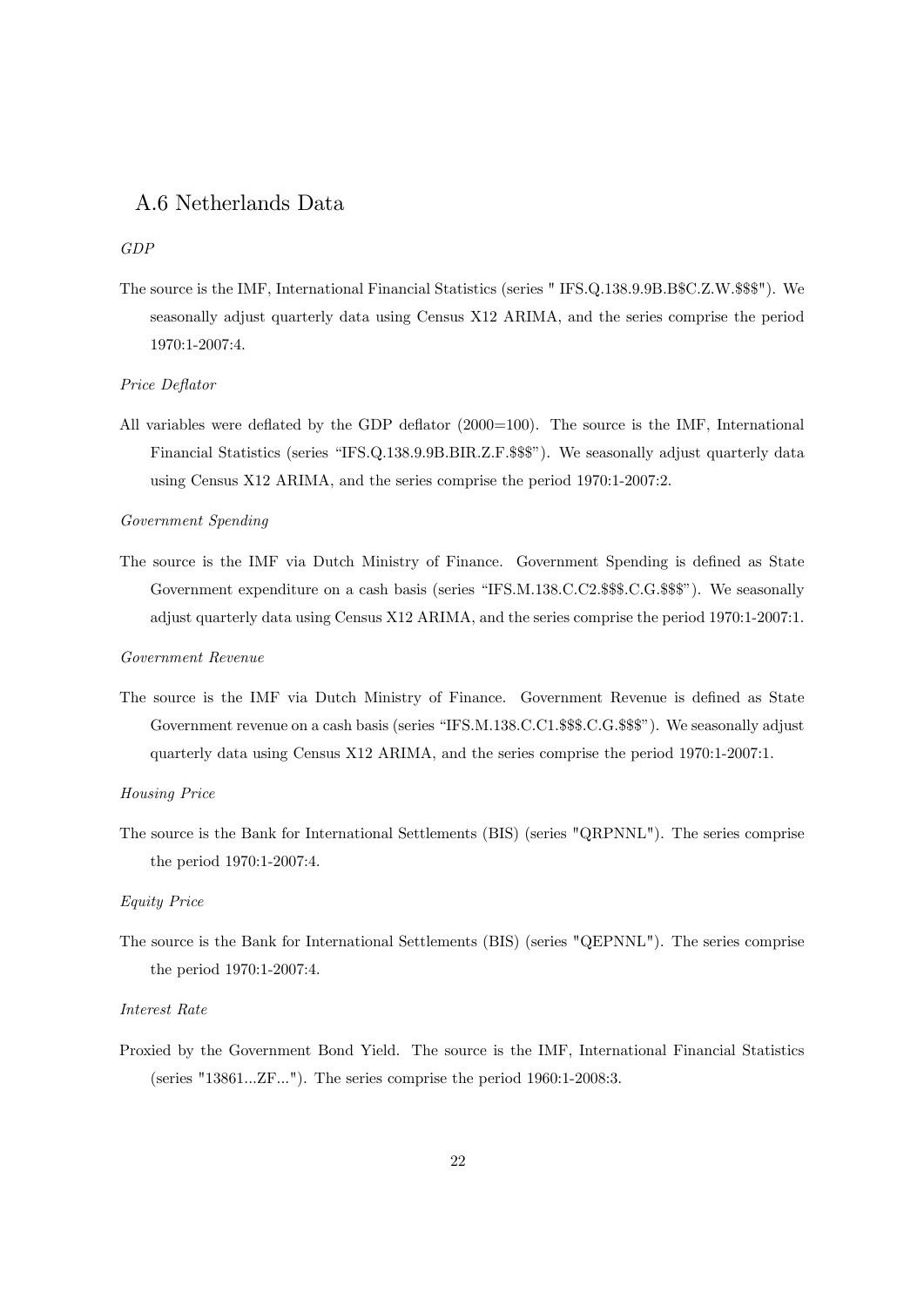## A.7 Portugal Data

#### GDP

The source is the Bank of Portugal. We seasonally adjust quarterly data using Census X12 ARIMA, and the series comprise the period 1978:1-2007:4.

#### Price Deflator

All variables were deflated by the GDP deflator (2000=100). Data are quarterly, seasonally adjusted, and comprise the period 1978:1-2007:4. The source is the Bank of Portugal.

#### Government Spending

The source is the Bank of Portugal, collected from the Monthly Bulletin of the Directorate-General of Public Accounting. Government Spending is defined as Central Government primary spending (on a cash basis), that is, the difference between authorized expenditure and debt interest payments. We seasonally adjust quarterly data using Census X12 ARIMA, and the series comprise the period 1978:1-2007:4.

#### Government Revenue

The source is the Bank of Portugal, collected from the Monthly Bulletin of the Directorate-General of Public Accounting. Government Revenue is deÖned as Central Government total revenue (on a cash basis). We seasonally adjust quarterly data using Census X12 ARIMA, and the series comprise the period 1978:1-2007:4.

#### Housing Price

The source is the European Central Bank (ECB). The series comprise the period 1988:1-2007:4.

#### Equity Price

The source is the IMF, International Financial Statistics (series "IFS.Q.18262...ZF..."). The series comprise the period 1988:1-2007:4.

#### Interest Rate

Proxied by the Government Bond Yield. The source is the IMF, International Financial Statistics (series "IFS.Q.18261...ZF..."). The series comprise the period 1960:1-2008:3.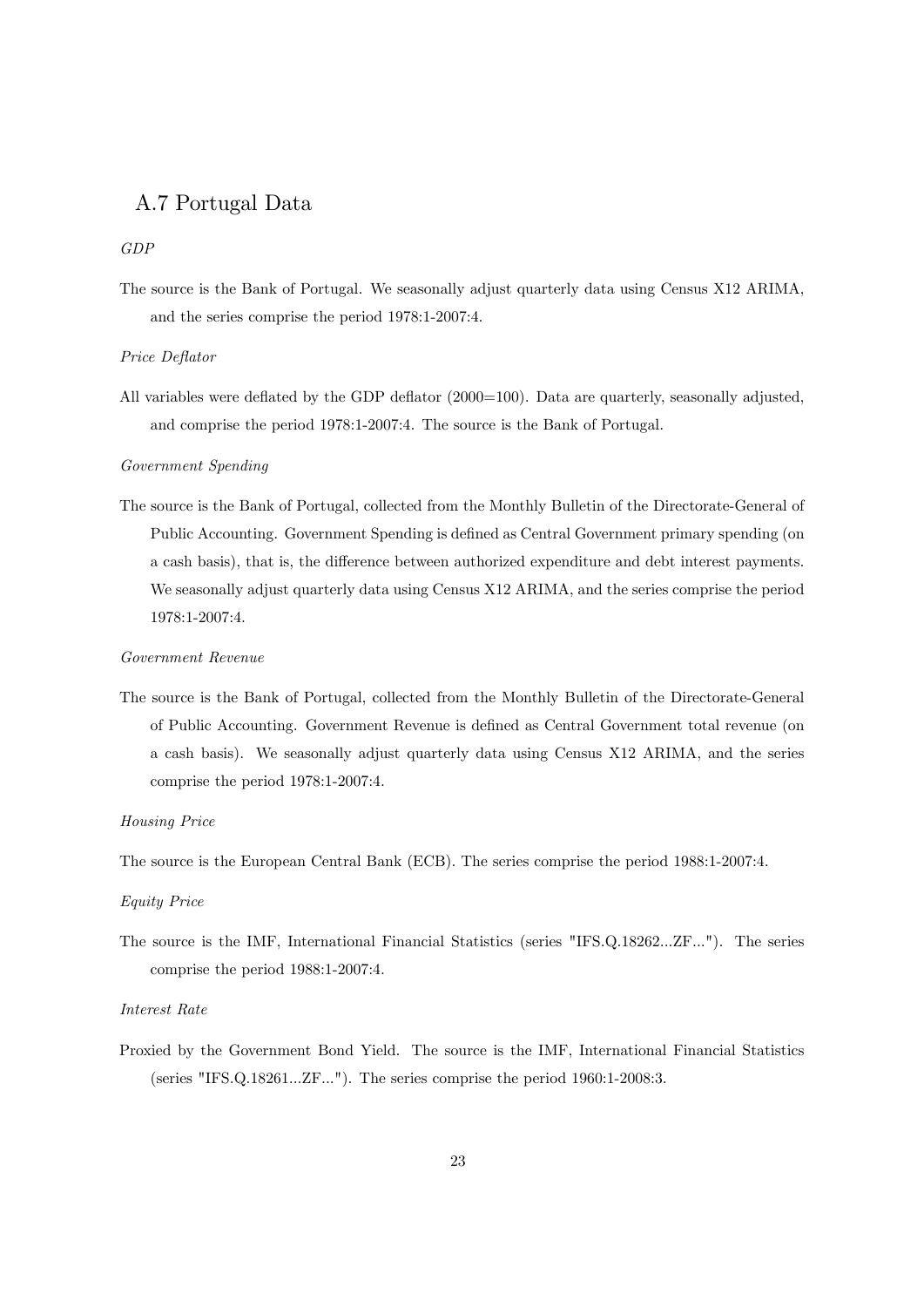## A.8 Spain Data

#### GDP

Data for GDP are quarterly, seasonally adjusted, and comprise the period 1970:1-2007:2. The source is the IMF, International Financial Statistics (series " IFS.Q.184.9.9B.B\$C.Z.F.\$\$\$").

#### Price Deflator

All variables were deflated by the GDP deflator (2000=100). Data are quarterly, seasonally adjusted, and comprise the period 1970:1-2007:2. The source is the IMF, International Financial Statistics (series "IFS.Q.184.9.9B.BIR.Z.F.\$\$\$").

#### Government Spending

The source is the IMF via Spanish Ministry of Finance. Government Spending is defined as State Government expenditure on a cash basis (series "IFS.M.18482...Zf..."). We seasonally adjust quarterly data using Census X12 ARIMA, and the series comprise the period 1985:1-2006:4.

#### Government Revenue

The source is the IMF via Spanish Ministry of Finance. Government Revenue is defined as State Government revenue on a cash basis (series "IFS.M.18481...Zf..."). We seasonally adjust quarterly data using Census X12 ARIMA, and the series comprise the period 1986:1-2006:4.

#### Housing Price

The source is the Bank for International Settlements (BIS) (series "QRPNES"). The series comprise the period 1971:1-2007:4.

#### Equity Price

The source is the Bank for International Settlements (BIS) (series "QEPNES"). The series comprise the period 1970:1-2007:4.

#### Interest Rate

Proxied by the Treasury Bill rate. The source is the IMF, International Financial Statistics (series "18460C..ZF..."). The series comprise the period 1979:1-2008:3.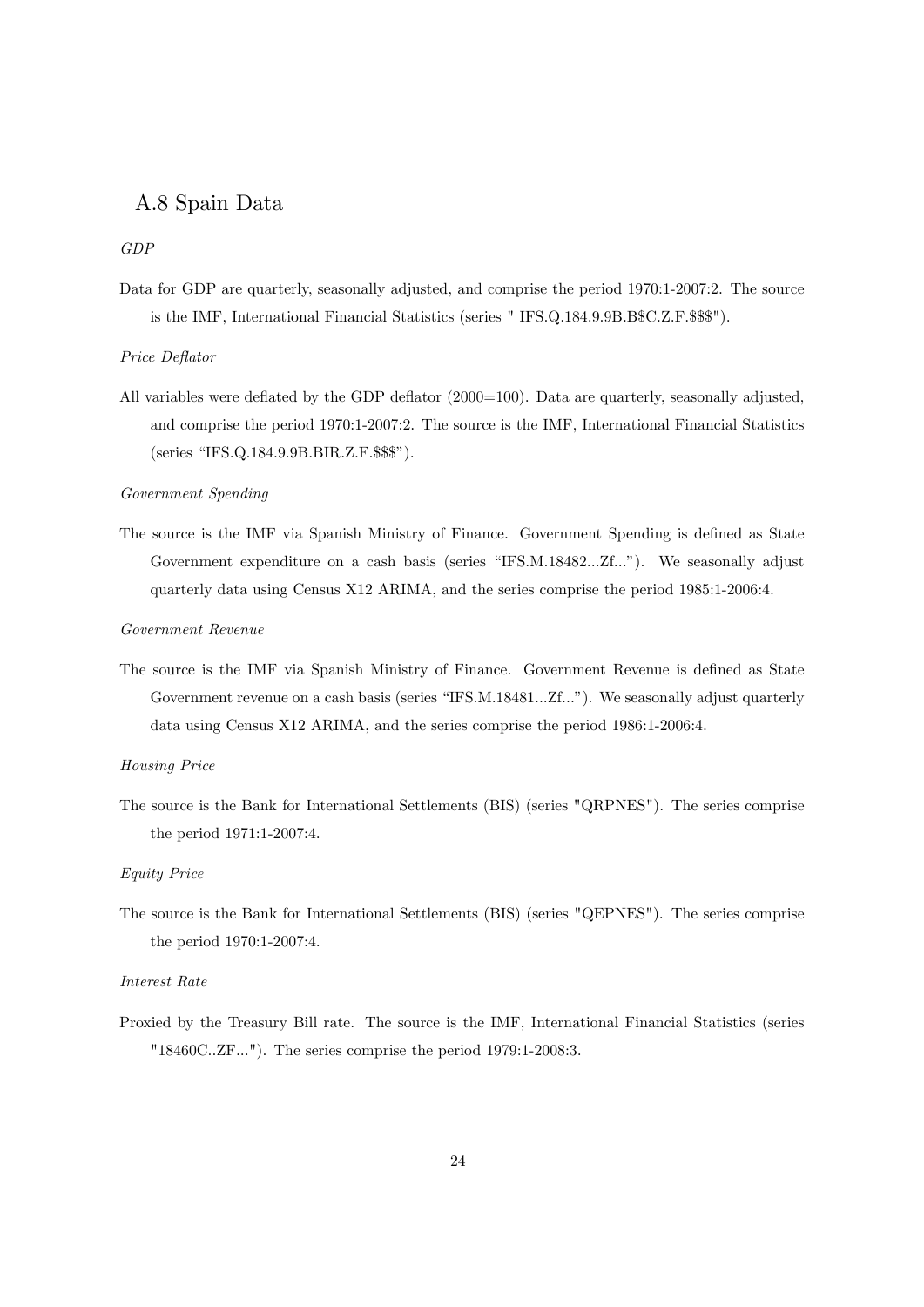## A.9 U.K. Data

#### GDP

Data for GDP are quarterly, seasonally adjusted, and comprise the period 1955:1-2007:4. The source is the Office for National Statistics, Release UKEA, Table A1 (series "YBHA").

#### Price Deflator

All variables were deáated by the GDP deáator. Data are quarterly, seasonally adjusted, and comprise the period 1955:1-2007:4. The source is the Office for National Statistics, Release MDS, Table 1.1  $(series "YBGB").$ 

#### Government Spending

The source is the Office for National Statistics (ONS), Release Public Sector Accounts. Government Spending is defined as total current expenditures of the Public Sector ESA 95 (series "ANLT") less net investment (series "ANNW"). We seasonally adjust quarterly data using Census X12 ARIMA, and the series comprise the period 1947:1-2007:4.

#### Government Revenue

The source is the Office for National Statistics (ONS), Release Public Sector Accounts. Government Revenue is defined as total current receipts of the Public Sector ESA 95 (series "ANBT"). We seasonally adjust quarterly data using Census X12 ARIMA, and the series comprise the period 1947:1-2007:4.

#### Housing Price

The source is the Bank for International Settlements (BIS) (series "QRPNGB"). The series comprise the period 1970:1-2007:4.

#### Equity Price

The source is the Bank for International Settlements (BIS) (series "QEPNGB"). The series comprise the period 1970:1-2007:4.

#### Interest Rate

Proxied by the Treasury Bill rate. The source is the IMF, International Financial Statistics (series "11260C..ZF..."). The series comprise the period 1960:1-2008:2.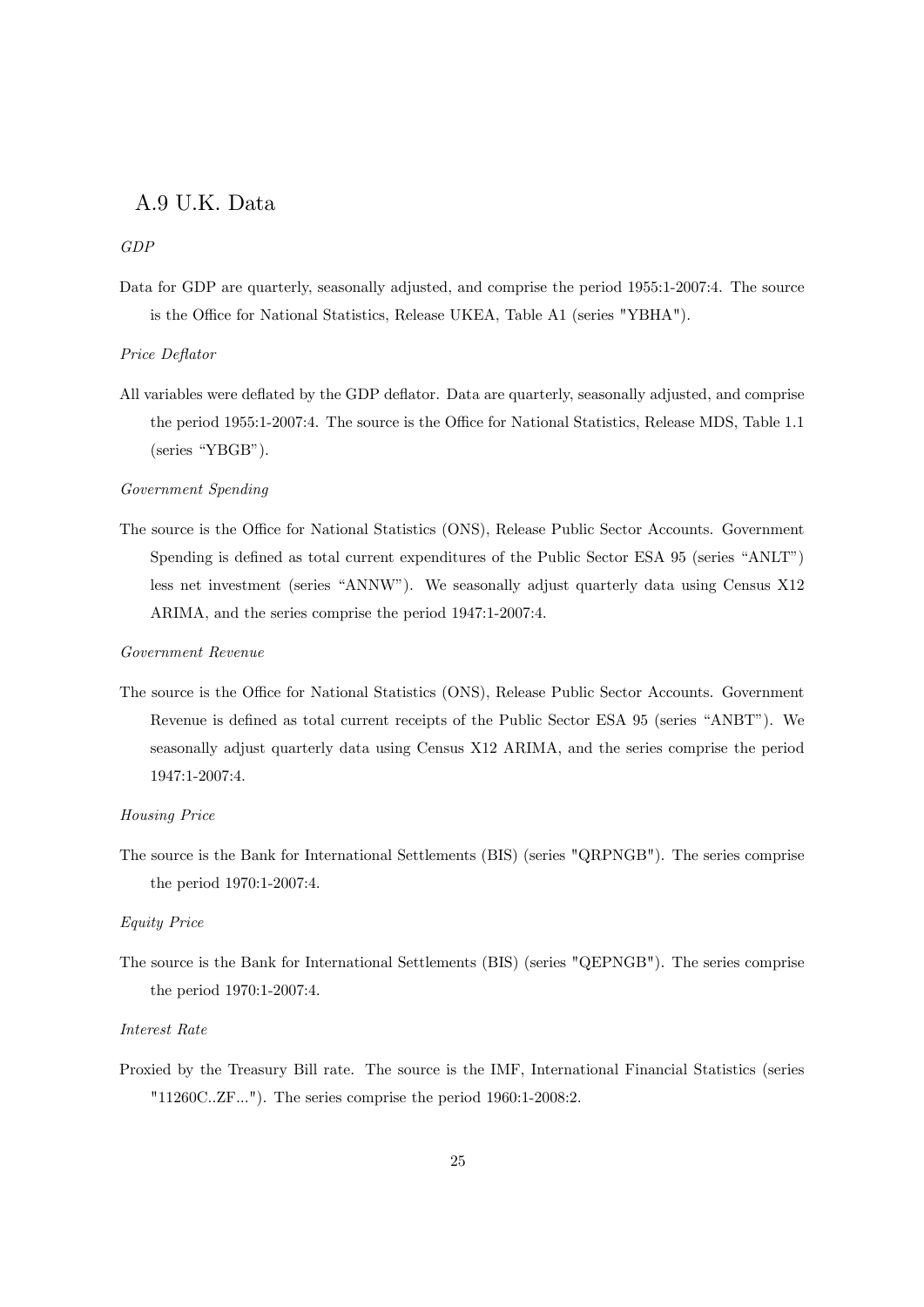## A.10 U.S. Data

#### GDP

The source is Bureau of Economic Analysis, NIPA Table 1.1.5, line 1. Data for GDP are quarterly, seasonally adjusted, and comprise the period 1947:1-2007:4.

#### Price Deflator

All variables were deáated by the GDP deáator. Data are quarterly, seasonally adjusted, and comprise the period 1967:1-2007:4. The source is the Bureau of Economic Analysis, NIPA Tables 1.1.5 and 1.1.6, line 1.

#### Government Spending

The source is Bureau of Economic Analysis, NIPA Table 3.2. Government Spending is defined as total Federal Government Current Expenditure (line 39). Data are quarterly, seasonally adjusted, and comprise the period 1960:1-2007:4.

#### Government Revenue

The source is Bureau of Economic Analysis, NIPA Table 3.2. Government Revenue is defined as government receipts at annual rates (line 36). Data are quarterly, seasonally adjusted, and comprise the period 1947:1-2007:4.

#### Housing Price

The source is the Bank for International Settlements (BIS) (series "QRPNUS"). The series comprise the period 1970:1-2007:4.

#### Equity Price

The source is the Bank for International Settlements (BIS) (series "QEPNUS"). The series comprise the period 1970:1-2007:4.

#### Interest Rate

Proxied by the Treasury Bill rate. The source is the IMF, International Financial Statistics (series "11160C..ZF..."). The series comprise the period 1960:1-2008:3.